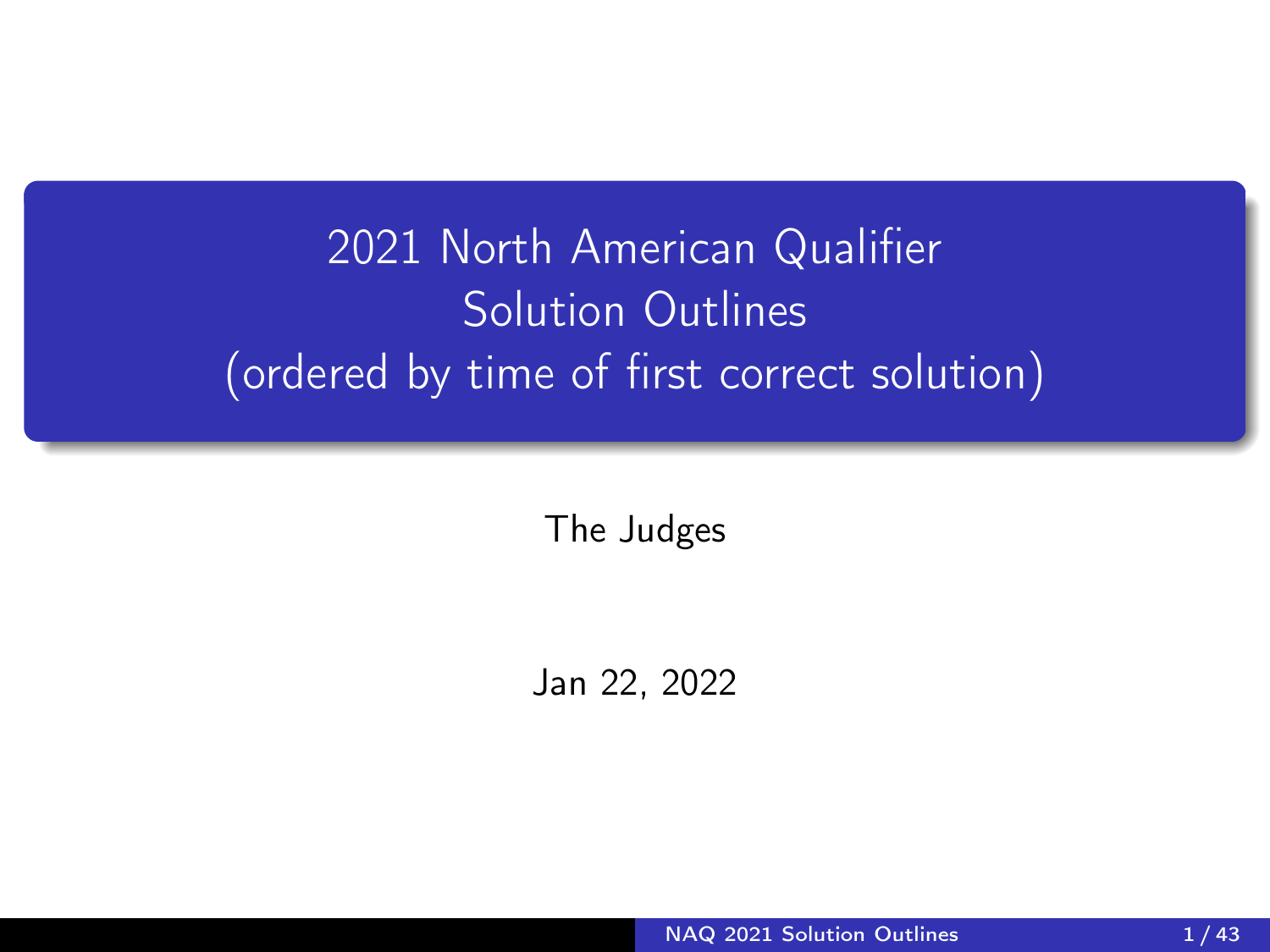• Given a string containing the substring "()" and a number of vertical bars, determine whether the "()" is centered

### Solution

- Process input one character at a time, counting bars until "()" is encountered
- Begin counting bars again to verify that the number of bars after the parentheses agrees with the count of bars before them
- (In Python, just split on "()" and then compare the lengths of the arrays)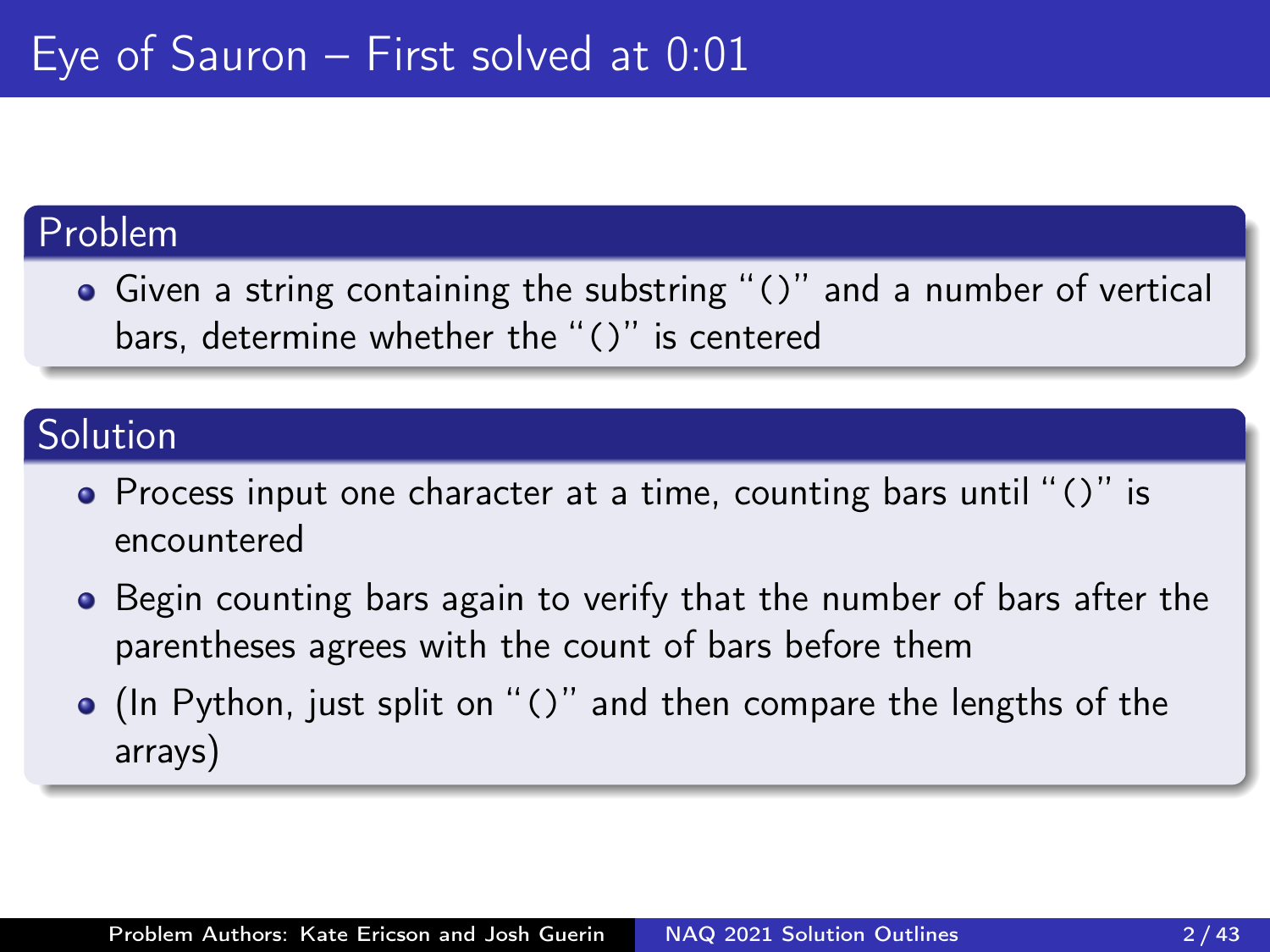- Given: a sequence of positive integers representing one or more rounds of the game "Mult!"
- $\bullet$  Each round begins with a target integer t and ends with the next multiple  $m$  of  $t$  that appears in the sequence
- **•** Print all values of *m*

# Solution

- Set start-flag to "true"
- Loop through input:
	- When start-flag is true, save input to target, reset start-flag to false
	- When start-flag is false and input is a multiple of target, print input, set start-flag back to true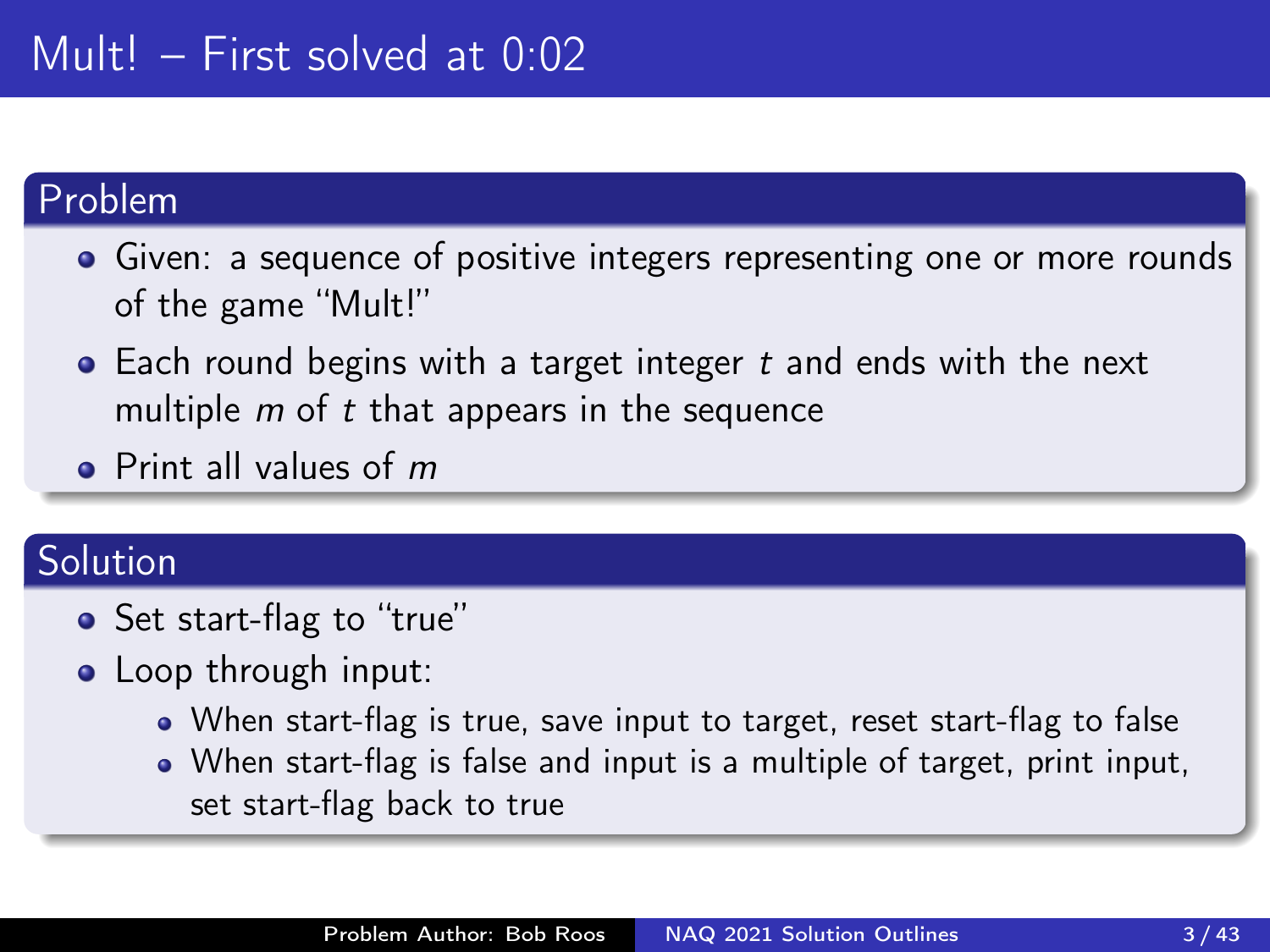### • Slides for this problem are not yet completed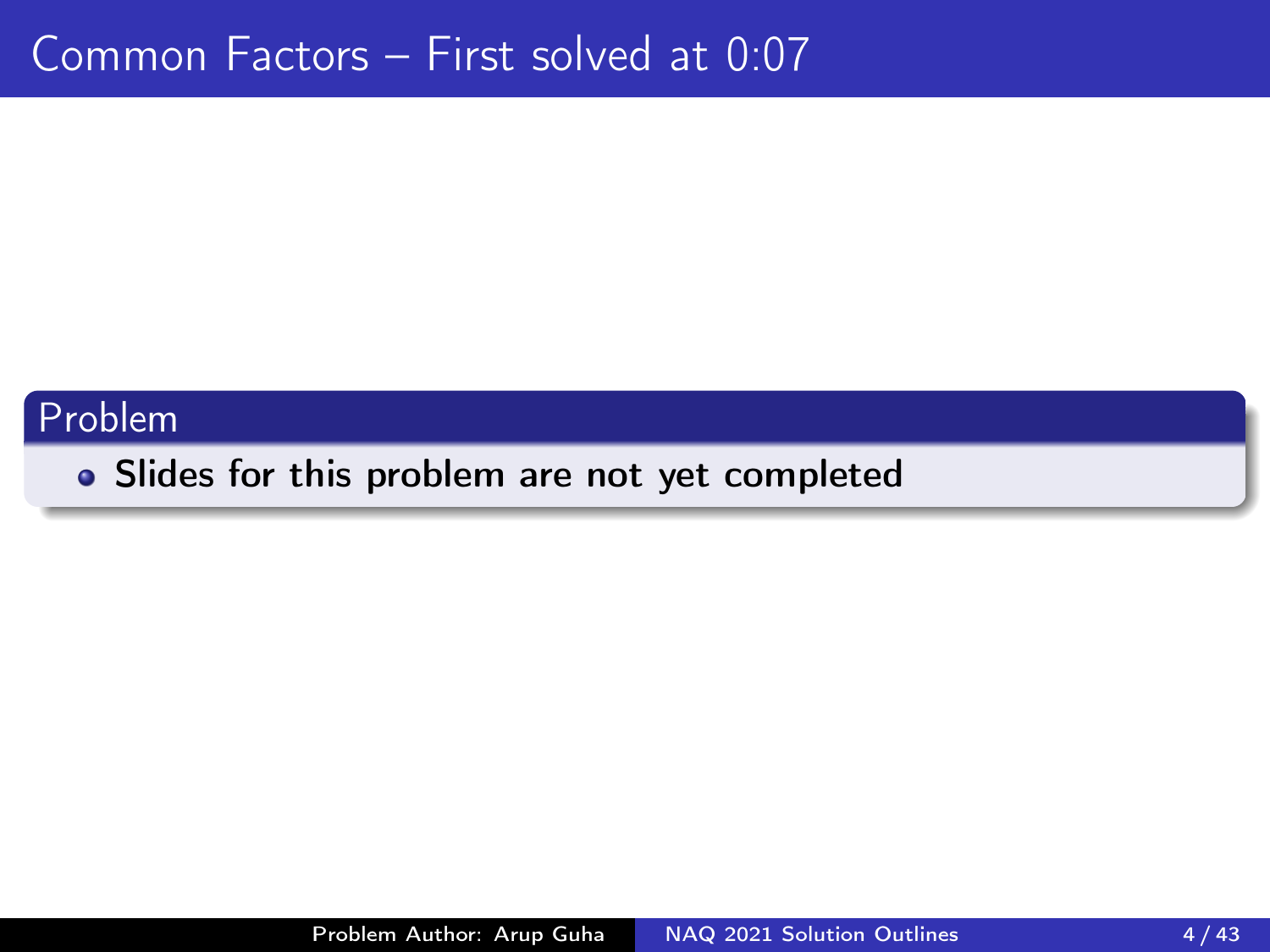Given an array of numbers, determine whether the sum over a subarray from the beginning plus a subarray from the end match a query value q.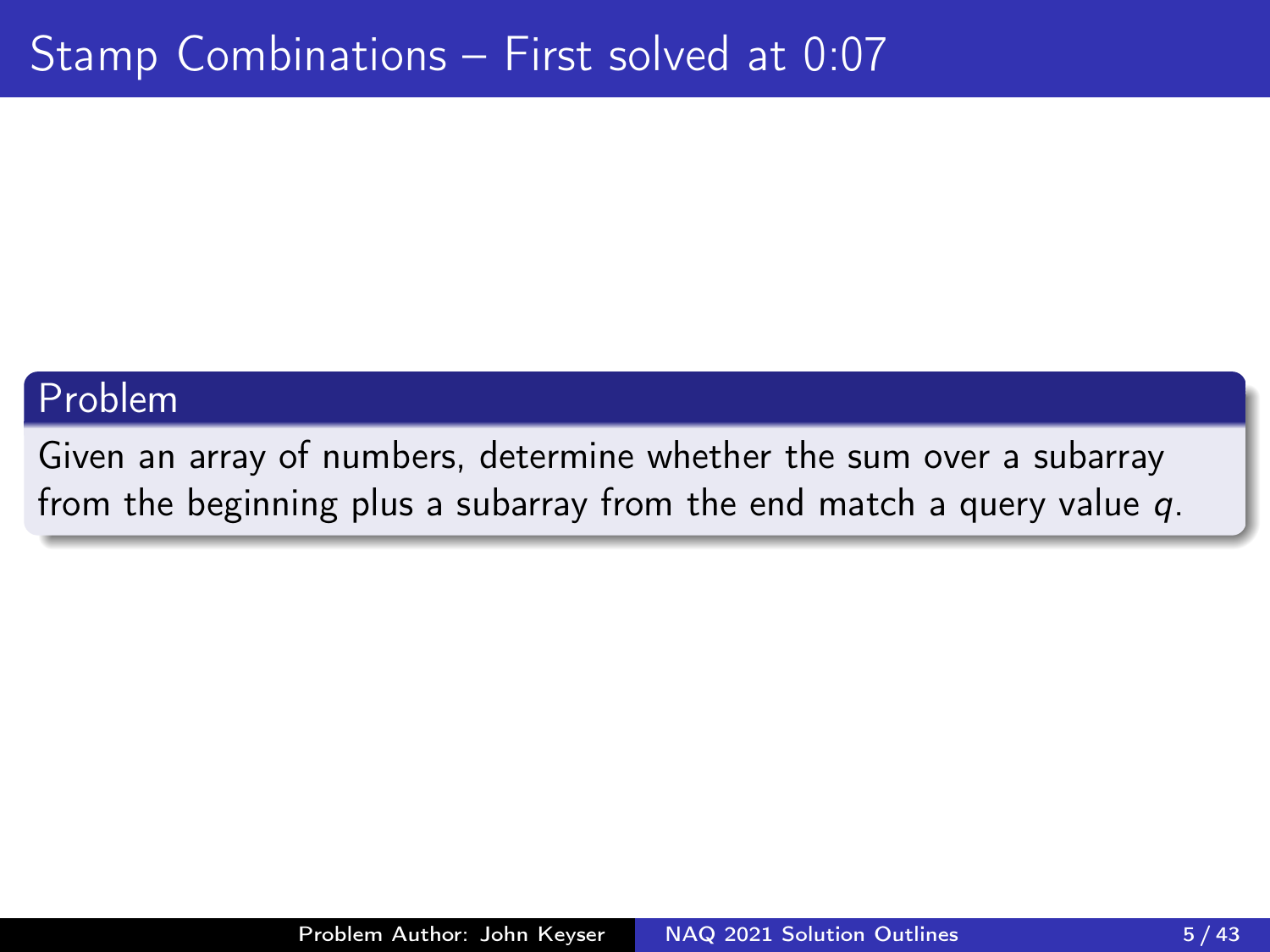### Solution 1

Read in the sequence to an array A, and compute a prefix sum. Store these either in a hash map or in an array  $B$  (which is ordered and can be binary searched).

For a query value q, check each suffix sum,  $s \leq a$  to see if  $q - s$  was a prefix sum.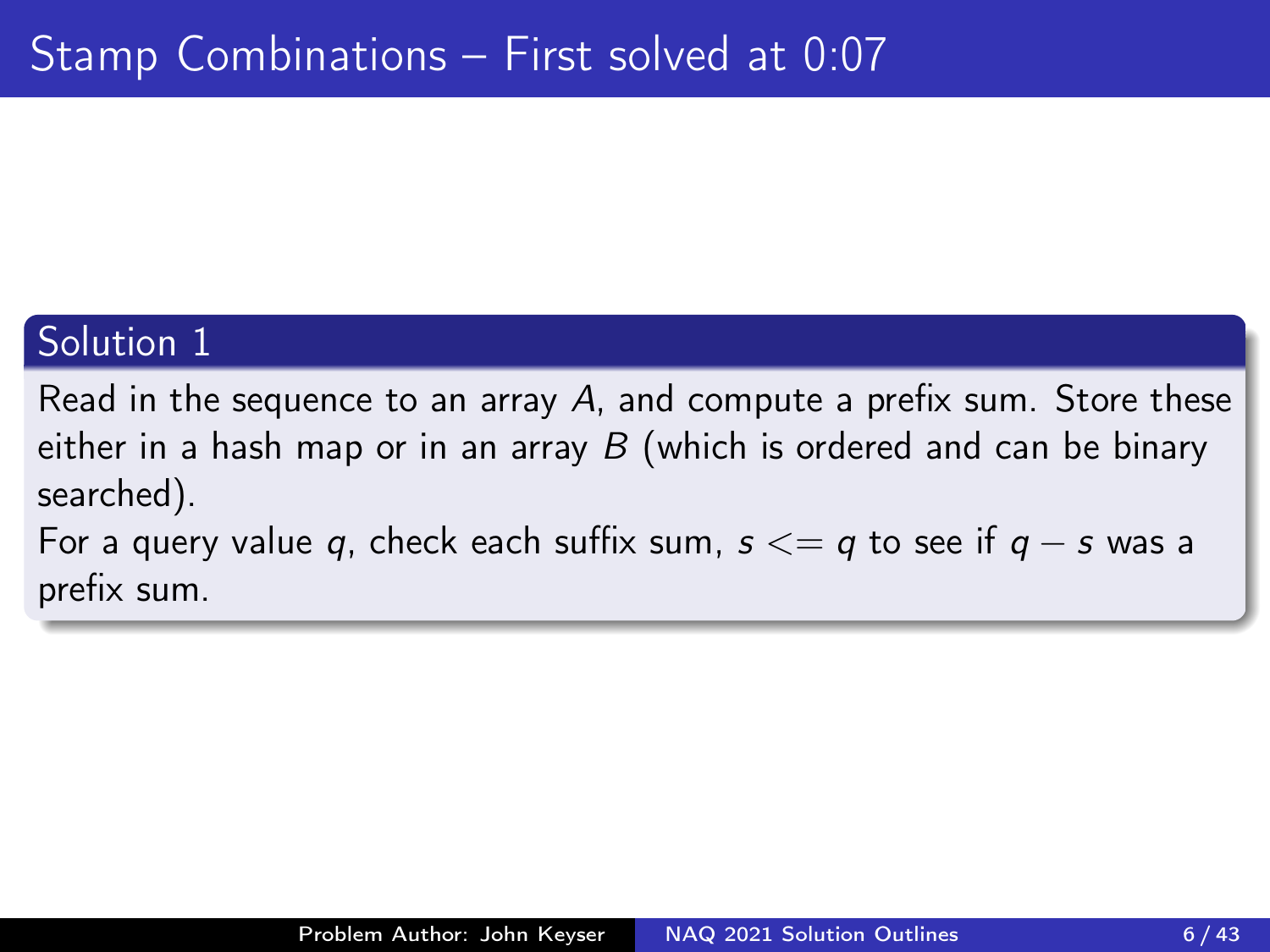# Stamp Combinations – First solved at 0:07

# Solution 2

If the sum of all elements in the array is  $T$ , then if our query is  $q$ , we want to find whether some subarray sums to  $T - q$ We can use the traditional sliding window technique to find whether such a subarray exists.

- Set the initial start and end index of the window before the first element, with the sum at 0
- If the sum of the window is less than the target, increase the end index (and add that new value to the sum)
- If the sum of the window is greater than the target, increase the start index (and subtract that value from the sum)
- Continue until either a sum is matched, or you try to extend beyond the end of the array.

A variation on the sliding window technique can also be used to find the beginning and ending of the array summing to  $q$ , directly.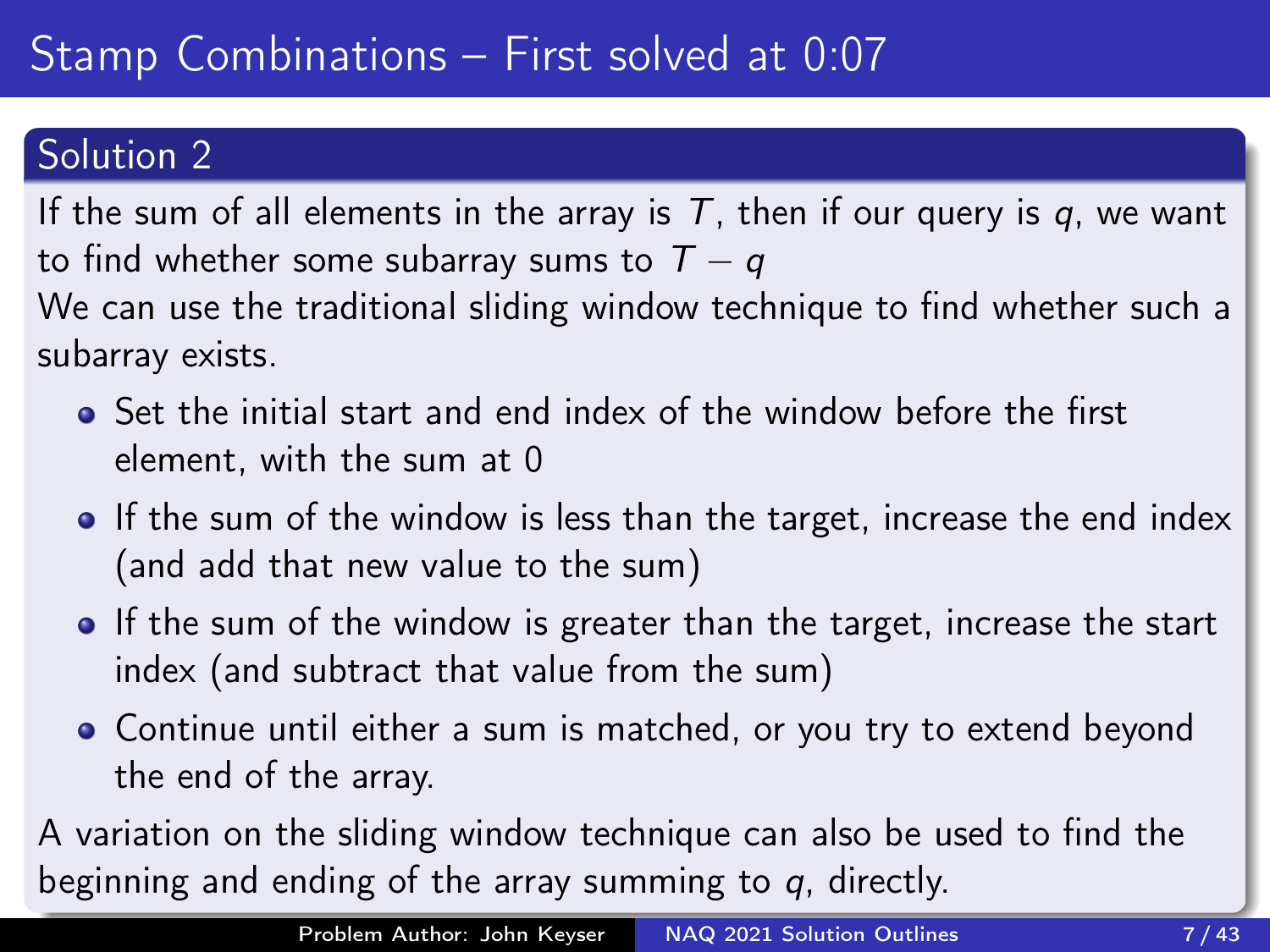## Warnings and Pitfalls

- Efficient implementation of the problem is important. Inefficient searching, indexing, or extraneous comparisons can yield time limit exceeded.
- Likewise, buffering output to prevent multiple writes may yield faster runtimes.
- Handle the edge case of 0 stamps needed
- Be sure not to pass when there are more stamps requested than are on the roll.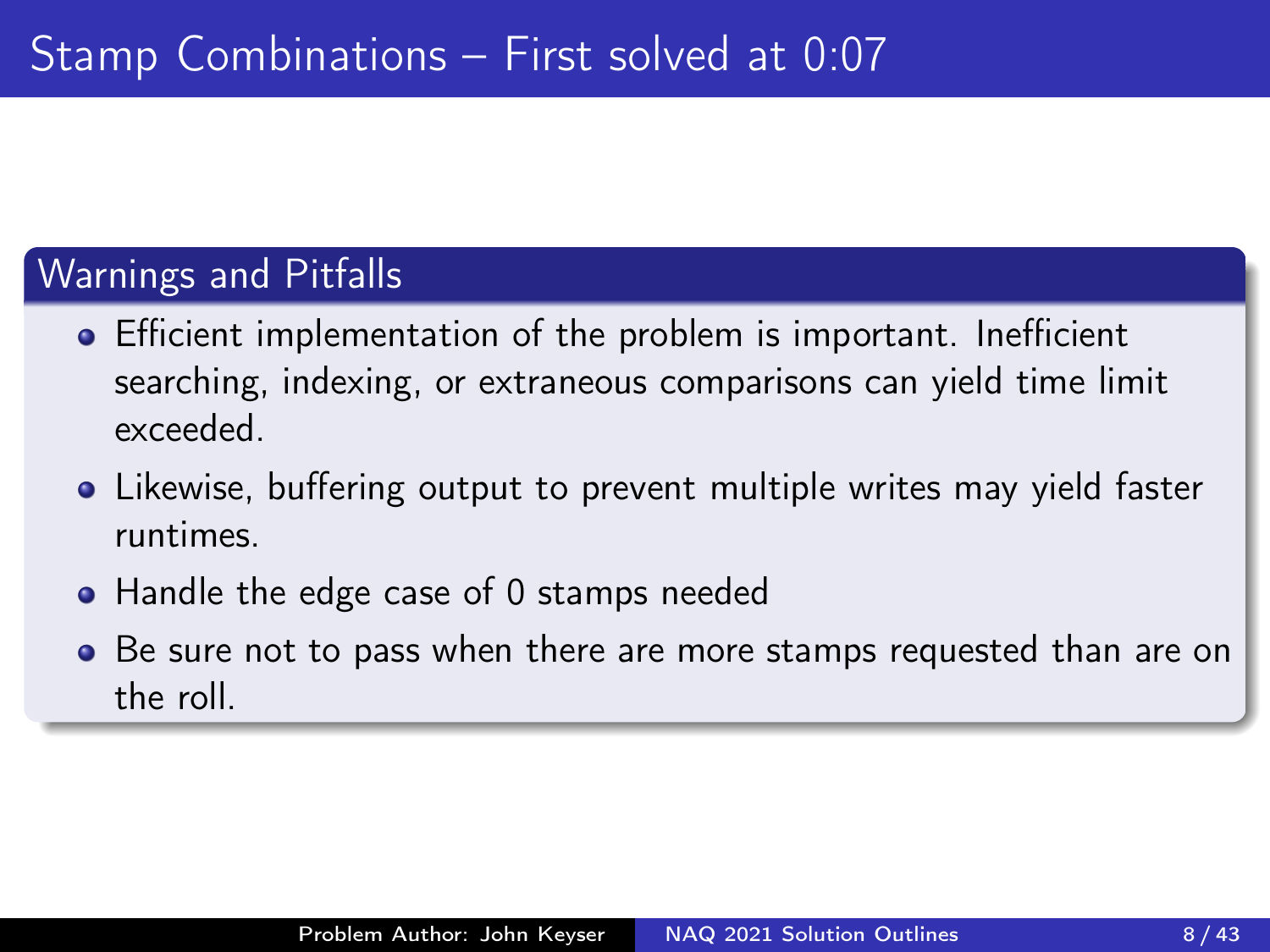Given a tic-tac-toe state represented as bits, figure out the state of the game. Bits 0-8 are positions that have been played. 9-17 are positions played by X. 18 indicates who plays next.

## **Observations**

**1** There 8 winning patterns: 3 rows, 3 columns, two diagonals. These patterns correspond to these winning bitmasks in binary: 0b111000000, 0b000111000, 0b000000111, 0b100100100, 0b010010010, 0b001001001, 0b100010001, 0b001010100

**2** If noone has won, it's a Cat's game if all of the played bits are set: 0777 (octal)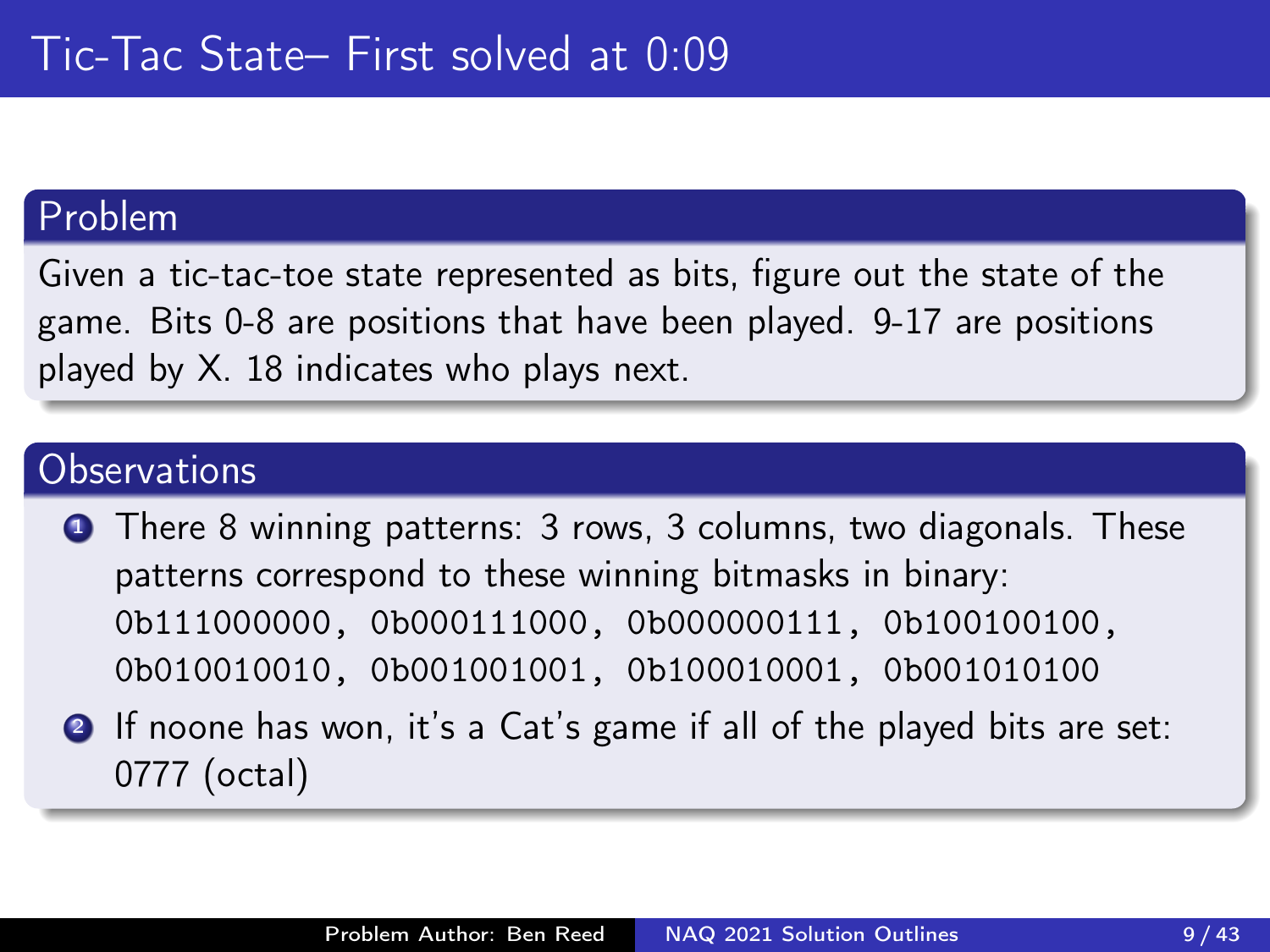## **Solution**

- **1** The bit indicating the next player is a distractor. Ignore it.
- **2** positions played by  $X$  (xplay) is state  $>> 9$ .
- $\bullet$  positions played by O (oplay) is  $\sim$  (state >> 9)&state.
- $\bullet$  X won if for any winning bitmask (wmask) xplay&wmask  $==$  wmask.
- $\bullet$  O won if for any winning bitmask (wmask) oplay&wmask == wmask.
- 6 Cat's if state $&0.0777 == 0.0777$ .
- **2** If no winner and not Cat's, the game is in progress.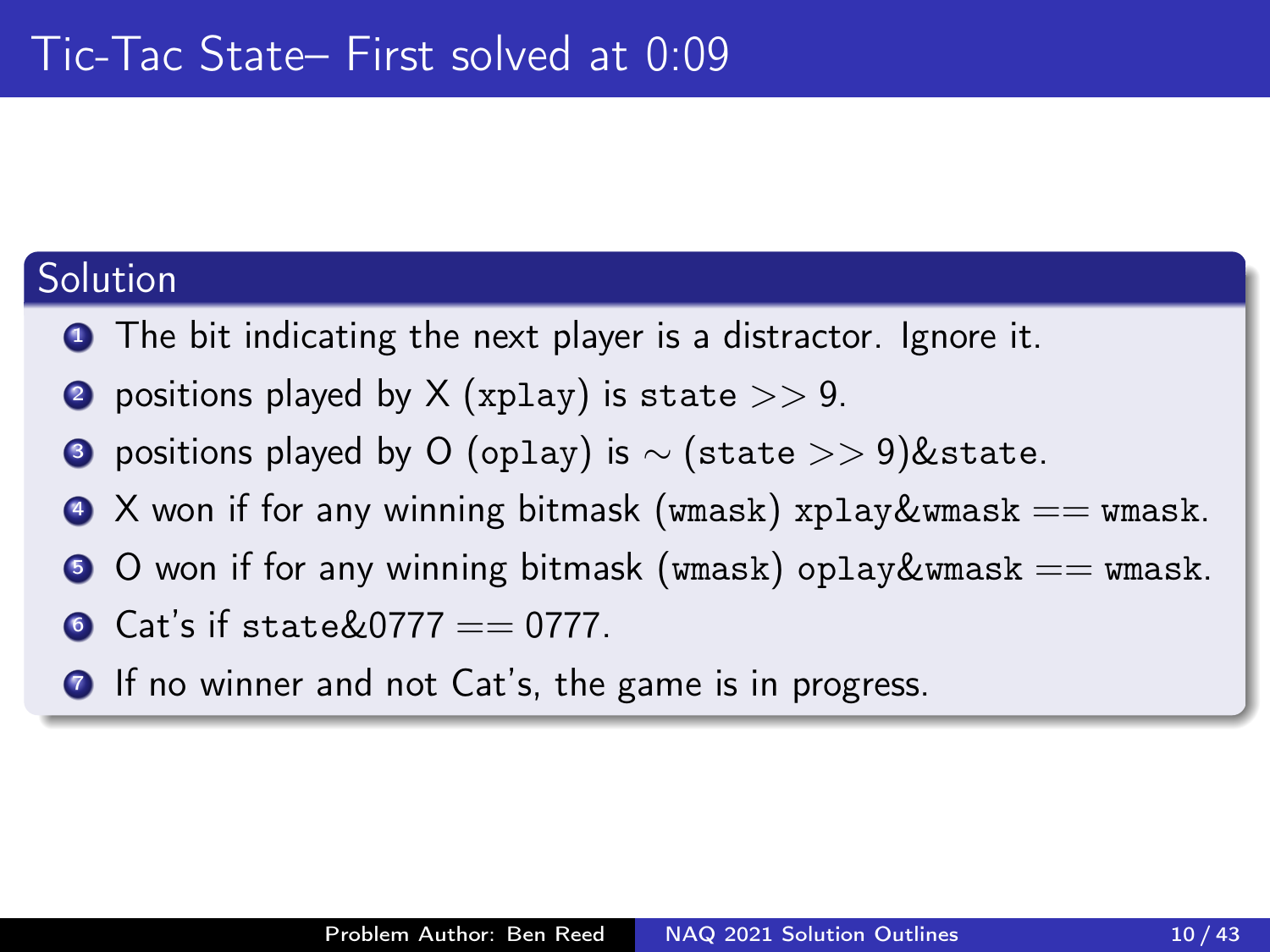Given an ordered set of line numbers between 1 and N, output a compressed list of this set of numbers and a compressed list of its complement

# **Solution**

- Create an array of "start/stop" pairs, one pair for each segment of consecutive line numbers in the input
- Form an output string of either single line numbers (start  $==$  stop) or hyphen-separated pairs, separated by commas and spaces
- Replace the last comma with "and" and print error list
- Repeat the process with the complement of the input set to get the compressed list of correct lines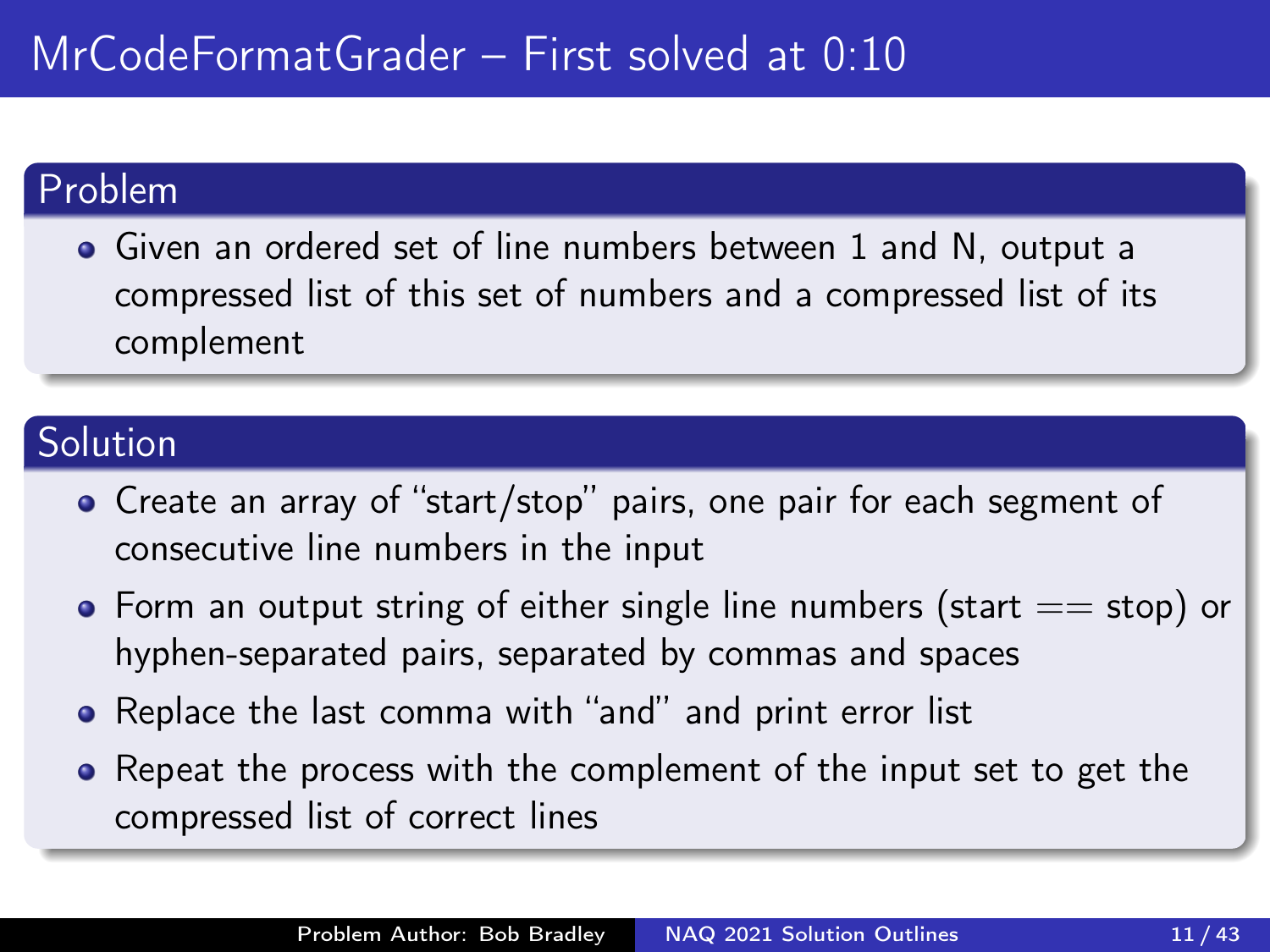Given a set of logical constraints on pizza toppings, determine the size of a minimal set of toppings that satisfies the constraints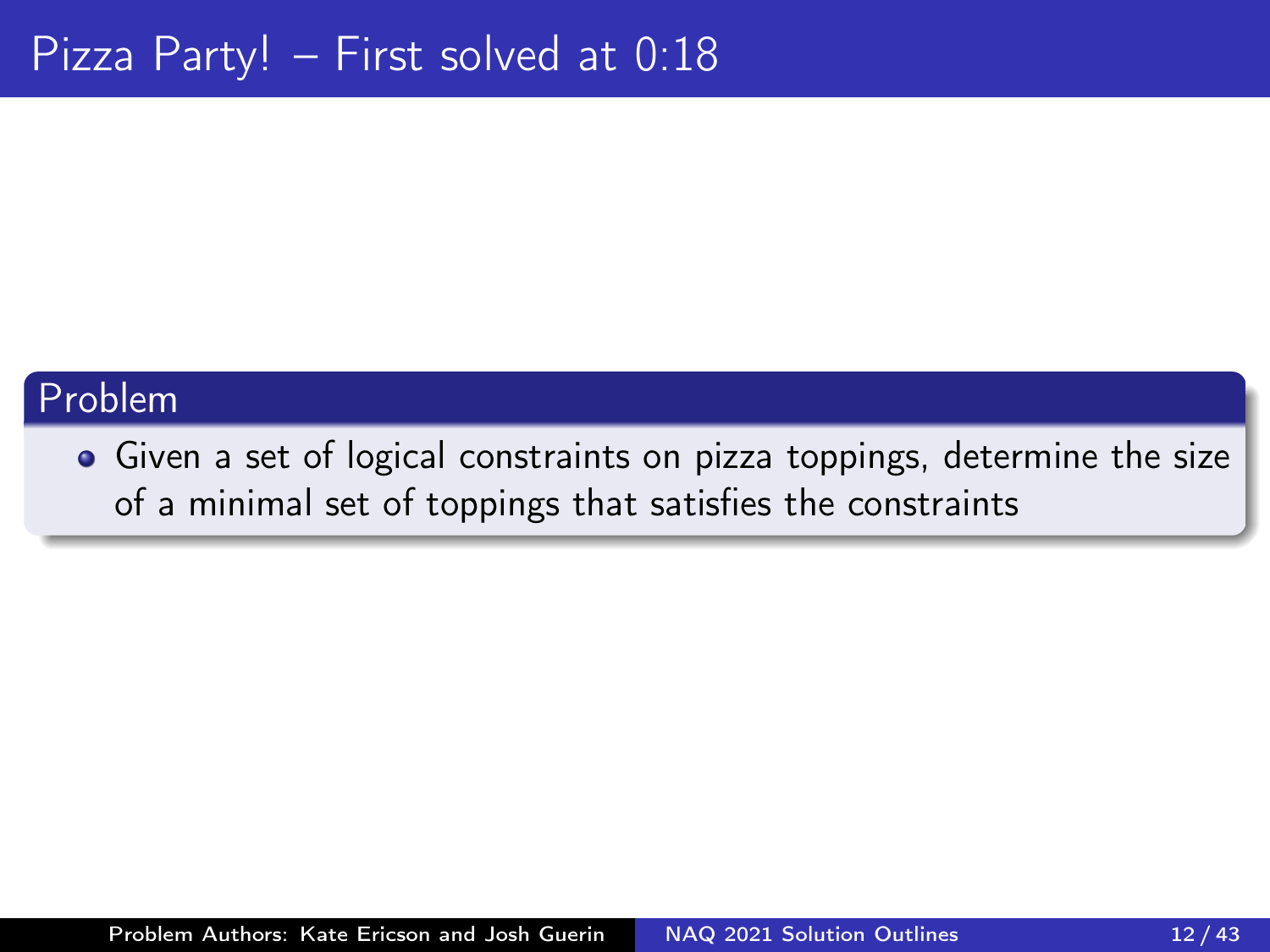# Solution

- Divide input into three categories: absolute, and-conditional, or-conditional
- For every implicative, save the chain of antecedents as well as the consequent (storing as a tuple helps). Using a set for the antecedents simplifies any repetition.
- Loop over the absolute topping list. While you still have any and-conditionals or or-conditionals left, check their antecedents for the absolute topping you're looking at. Remove it from the set if it exists.
- When a set of "and" antecedents empties out, add the consequent to the back of the absolute list.
- When any member of a set of "or" antecedents is found, add the consequent to the back of the absolute list.
- Once you're done checking, removes any duplicates from the absolute list and return the size of the resulting set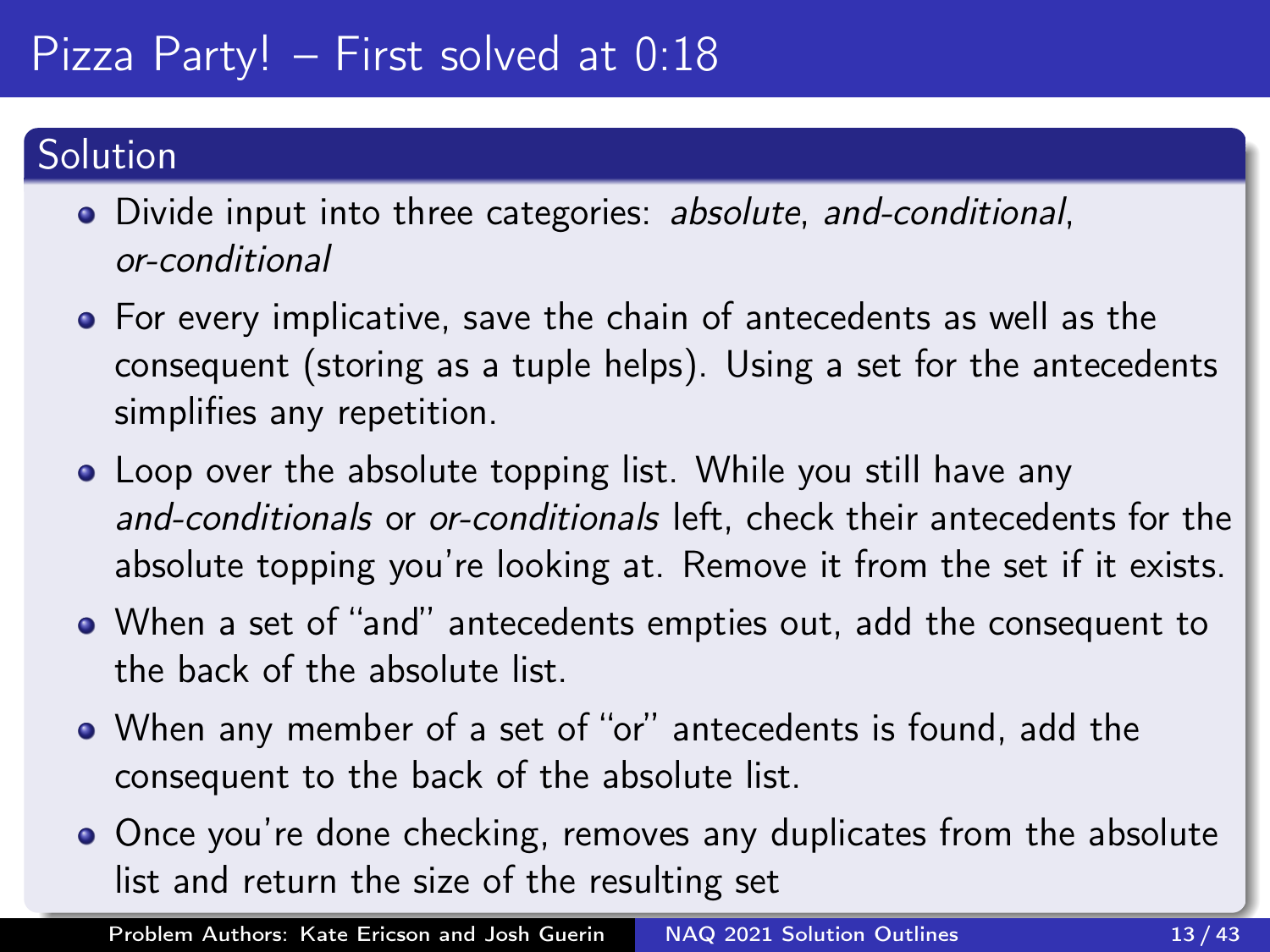Given integer X, find the closest alien integer to X, i.e. an integer which does not share any digit with  $X$ . All values are expressed in decimal notation.

#### Notation

- Denote by LD the leading digit of X and by N the length of X.
- Denote by DNUX the set of digits not used in decimal representation of  $X$ .
- Denote by  $minDNUX$  and by  $maxDNUX$  the smallest and the biggest digit in DNUX, respectively.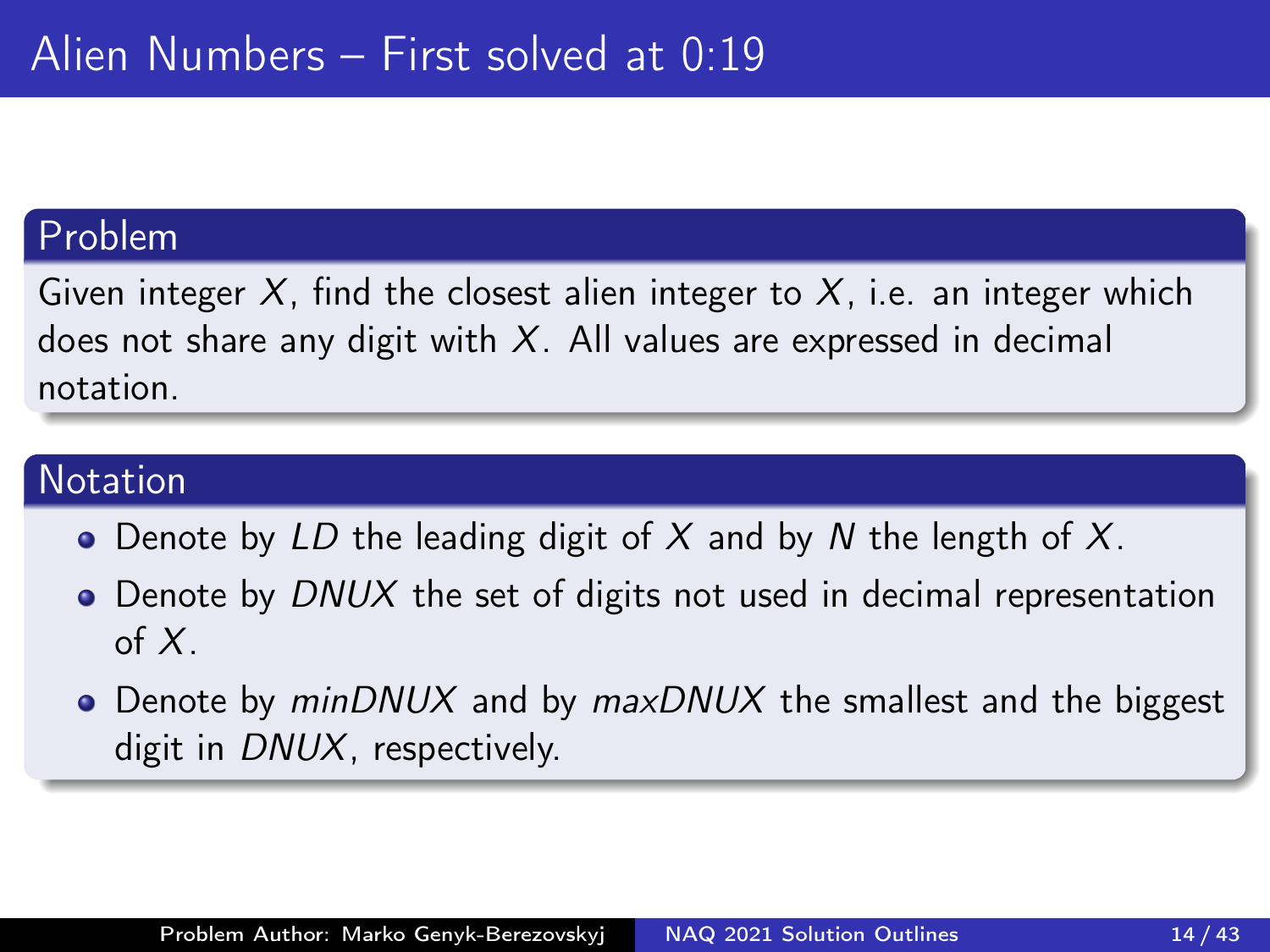## Case digit 0 in X

- Case 1. Digit 0 is not in DNUX:
	- The closest bigger alien number to X: If there is a digit in DNUX bigger than LD, output the smallest digit in DNUX bigger than LD, followed by  $N - 1$  copies of minDNUX. Otherwise output  $N + 1$ copies of minDNUX.
	- $\bullet$  The closest smaller alien number to X: If there is a digit in DNUX smaller than LD, output the biggest digit in DNUX smaller than LD, followed by  $N - 1$  copies of maxDNUX. Otherwise output  $N - 1$ copies of maxDNUX.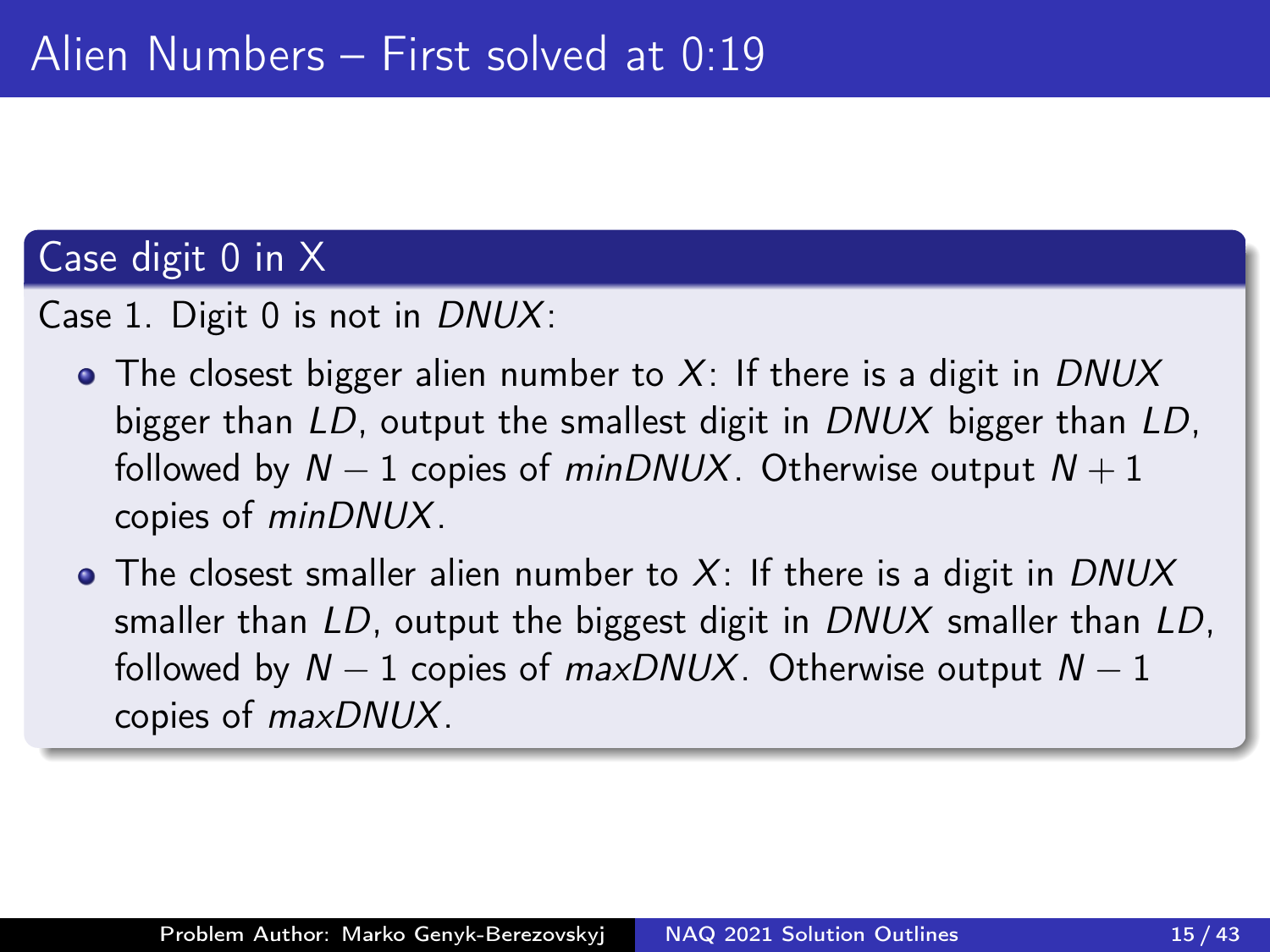#### Case digit 0 not in X

Case 2. Digit 0 is in DNUX:

- 0 cannot be the leading digit in the result, except for single integer 0.
- 0 is minDNUX, it may be also maxDNUX.
- Adjust the rules in Case 1. Instead of *minDNUX*, use the next smallest digit in DNUX, where appropriate.

#### No solution

If above rules fail to produce decimal representation of an integer, the corresponding closest alien number does not exist.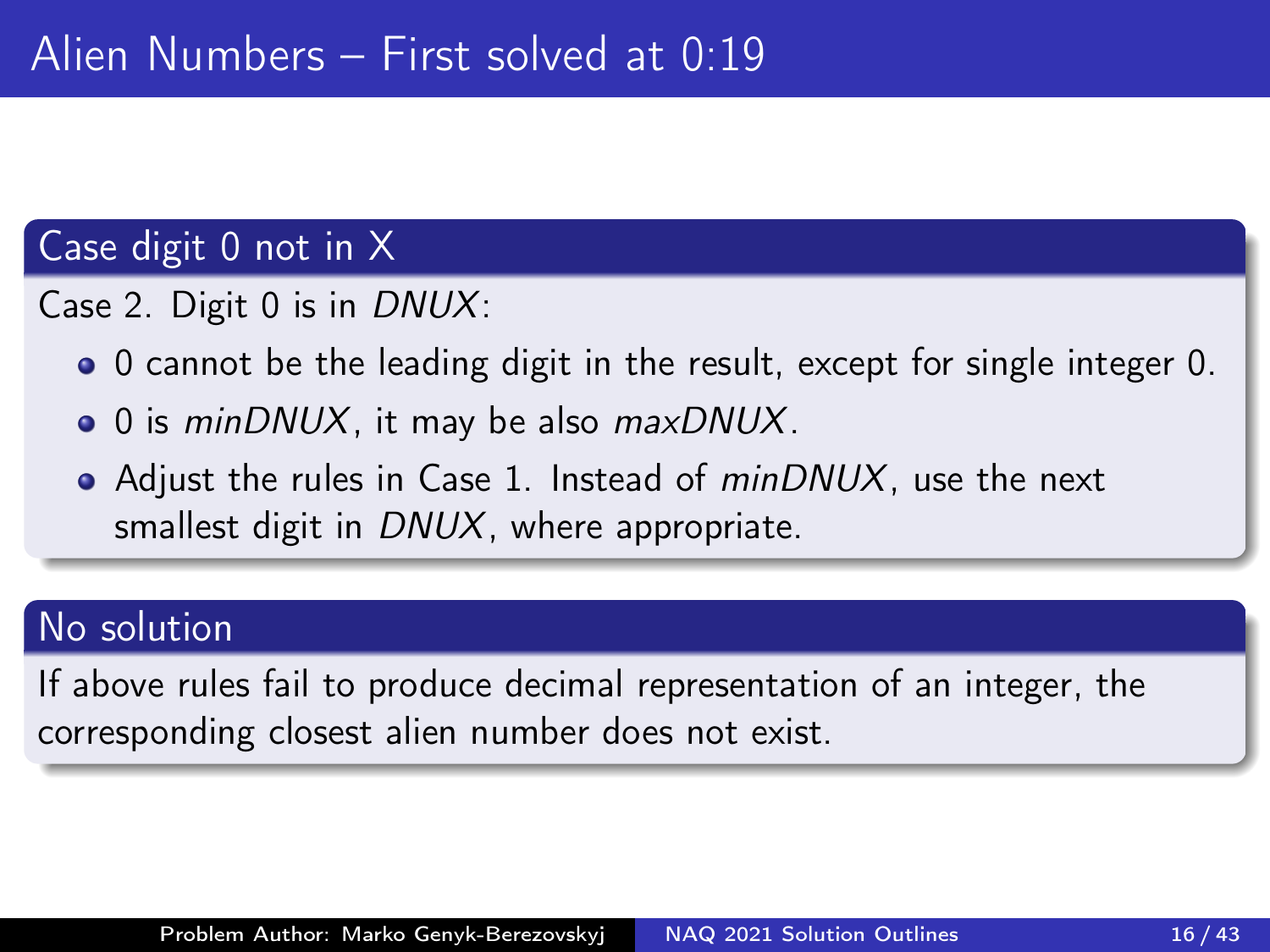A stack has three operations:

- Push 1 onto the stack
- Duplicate the top element

• Add the two top elements, and decrement by 1 all other elements. Given a desired stack of numbers, devise a set of stack instructions to create that stack, starting with an empty stack. The list of instructions must not be "too long."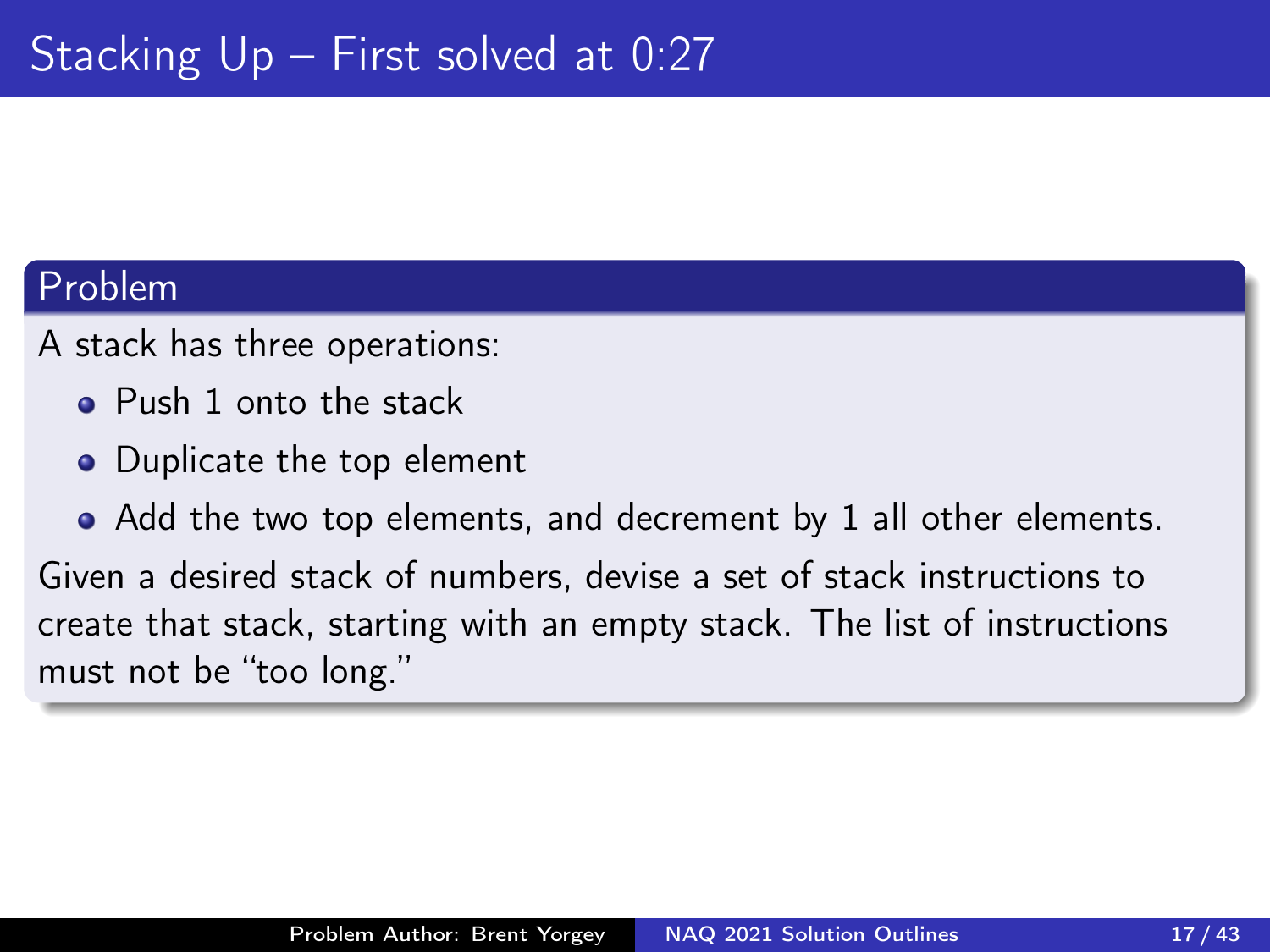## Solution

- Use a simple recursion to find instructions to build a single number on the stack. If  $s(n)$  is a set of instructions to generate n, then:
	- $s(1) = "1"$
	- $s(n) = s(n/2) + "d"$  if *n* is even
	- $s(n) = s(\frac{n-1}{2}) +$  "d+1+" if *n* is odd
- $\bullet$  For each desired number n on the stack, find instructions to build  $n + k$  where k is the number of "+" operations needed to build all the numbers above it on the stack. (This is easiest if you find these instructions for the numbers in top-down order.)
- Then concatenate these instructions. Since the length of  $s(n)$  is  $\Theta(\log n)$ , the total size of the instructions fits within the given length bound.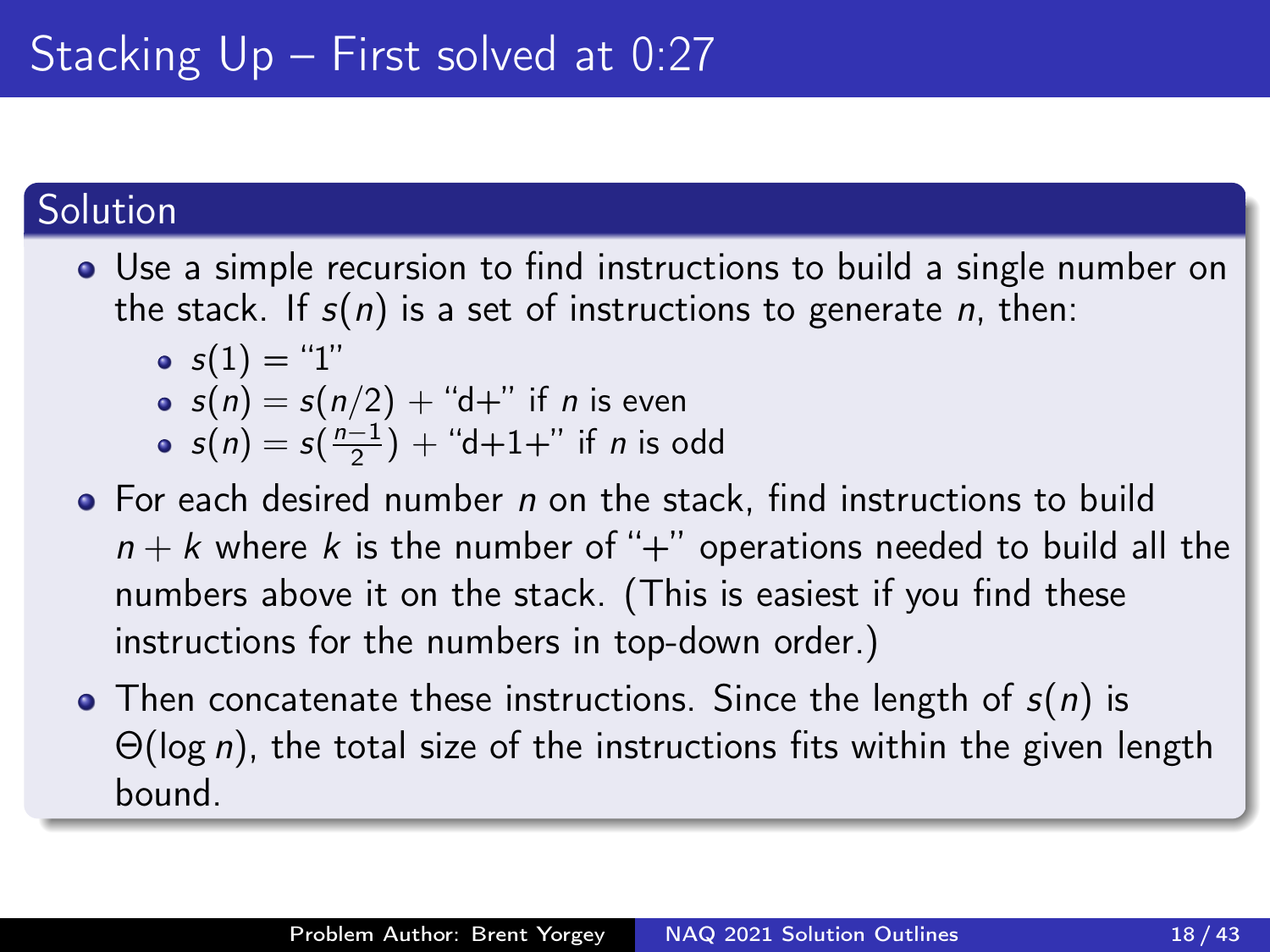# Sword Counting – First solved at 0:48

## Problem

- Given: An undirected graph G(V, E) with  $1 \leq |V|, |E| \leq 10^5$
- Count the number of sword subtrees
- A set of 6 distinct vertices  $\{v_1, v_2, v_3, v_4, v_5, v_6\}$  form a sword subtree if:

 ${v_1, v_2, v_3, v_4, v_5, v_6} \in V$  and  ${v_1v_2, v_2v_3, v_2v_4, v_2v_5, v_5v_6} \in E$ 

Two sword subtrees are different if they differ in at least one edge

# Naïve Solution

- Try all possible combinations selecting 6 vertices.
- This solution will run in  $O(N^6)$  which can not pass the time limit.
- The size of the graph enforces a sub-quadratic solution.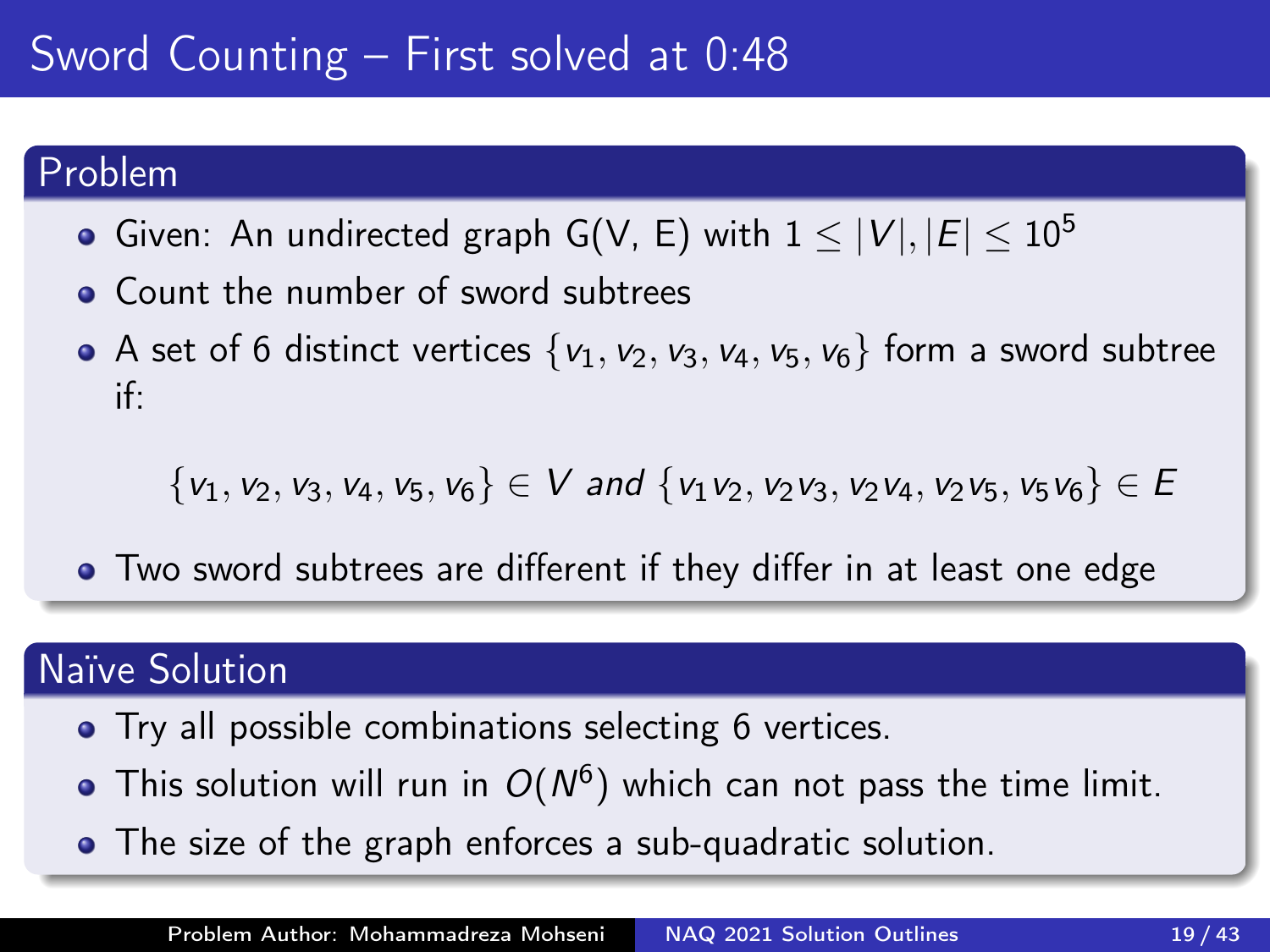# Sword Counting – First solved at 0:48

# Some Observations

- $\bullet$  Every sword subtree needs to have a vertex p with the degree of 4. So the degree of vertex  $p$  in the original graph must be at least 4.
- $\bullet$  Every sword subtree also needs to have a vertex q with the degree of 2. So the degree of vertex  $q$  in the original graph must be at least 2. Such vertex  $q$  will need to be connected to a vertex  $p$  where  $degree(p) > 4$ .

#### Tree Version

- First let's solve the problem for the case where G is a tree. We will build our final solution on top of this simple solution.
- We can iterate over all vertices p which satisfy  $degree(p) > 4$  and fix this vertex.
- $\bullet$  Then we can iterate and fix all vertices q which are adjacent to p and also  $deg(q) \geq 2$ .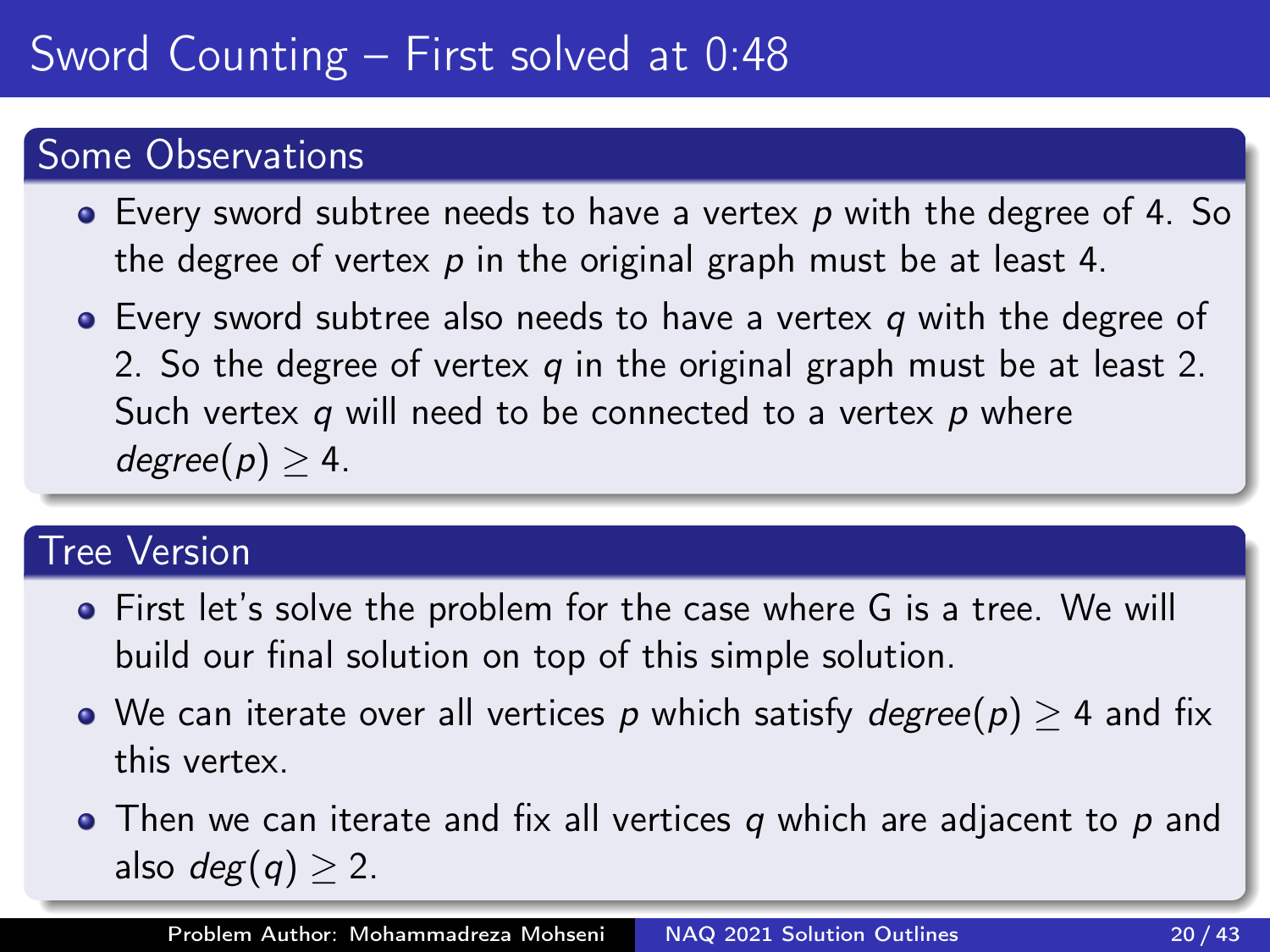#### Tree Version

- **•** First let's solve the problem for the case where G is a tree. We will build our final solution on top of this simple solution.
- We can iterate over all vertices p which satisfy  $degree(p) \geq 4$  and fix this vertex.
- $\bullet$  Then we can iterate and fix all vertices q which are adjacent to p and also  $deg(q) \geq 2$ .
- It can be shown that if there are no cycles in the graph, the answer will be:

$$
\sum_{p} \sum_{q \in adj(p)} \binom{degree(p)-1}{3} * (degree(q)-1)
$$

• Time complexity:  $O(N + M)$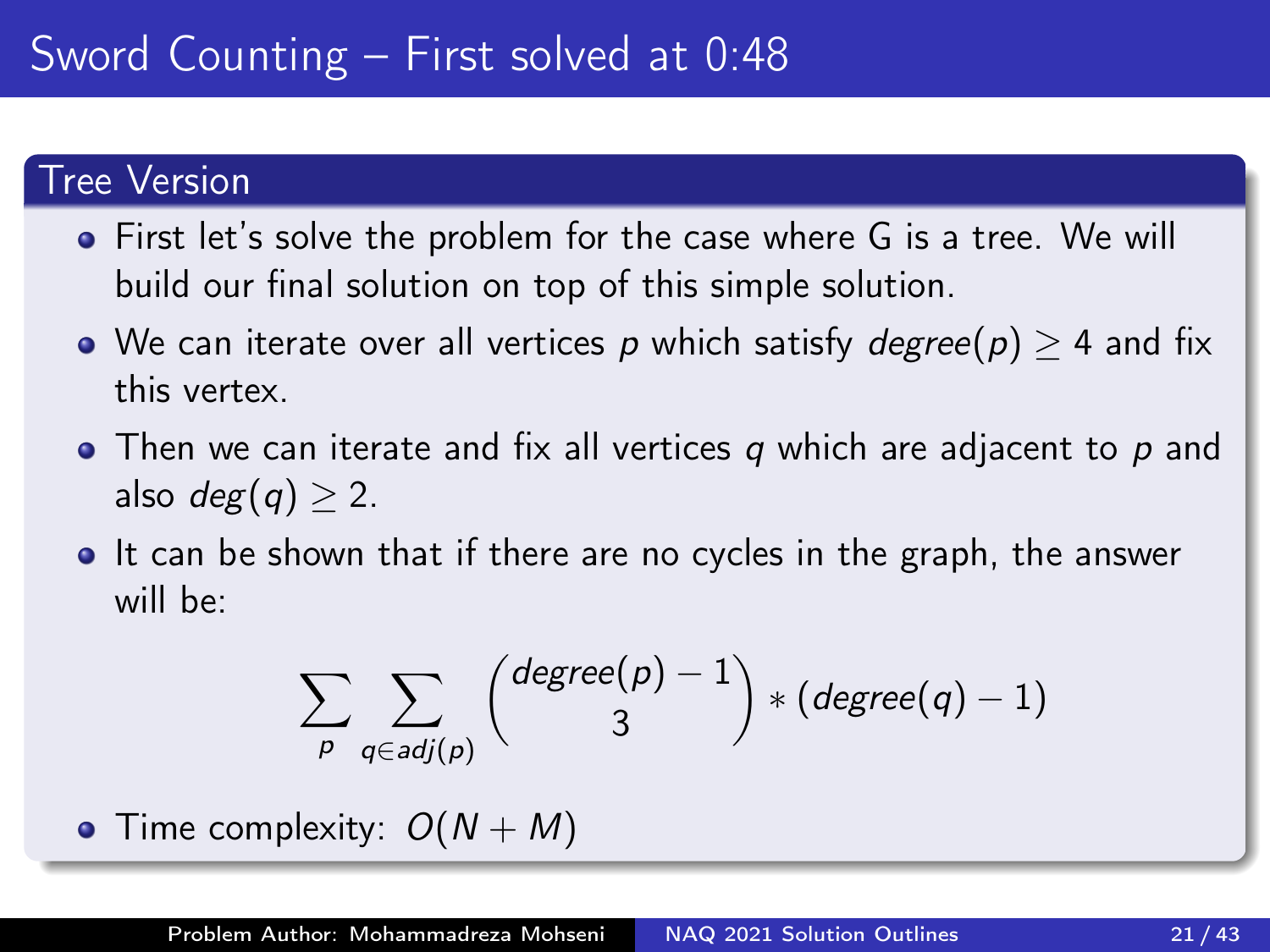# Sword Counting – First solved at 0:48

## Graph Version

- It can be shown that the algorithm presented for the trees can also work for any undirected graph which does not contain cycles of length 3 (a.k.a triangles).
- If the given graph contains triangles, we can first count the number of sword subtrees using the previously discussed algorithm. Then we deduct the invalid subtrees from the counted subtrees.
- **If three vertices**  $v_1, v_2, v_3$  **form a triangle, then the number of invalid** subtrees generated by this triangle is:

$$
2 * ( \binom{deg(v_1 - 2)}{2} + \binom{deg(v_2 - 2)}{2} + \binom{deg(v_3 - 2)}{2} )
$$

By finding all of the triangles in the given graph, we can calculate the number of sword subtrees.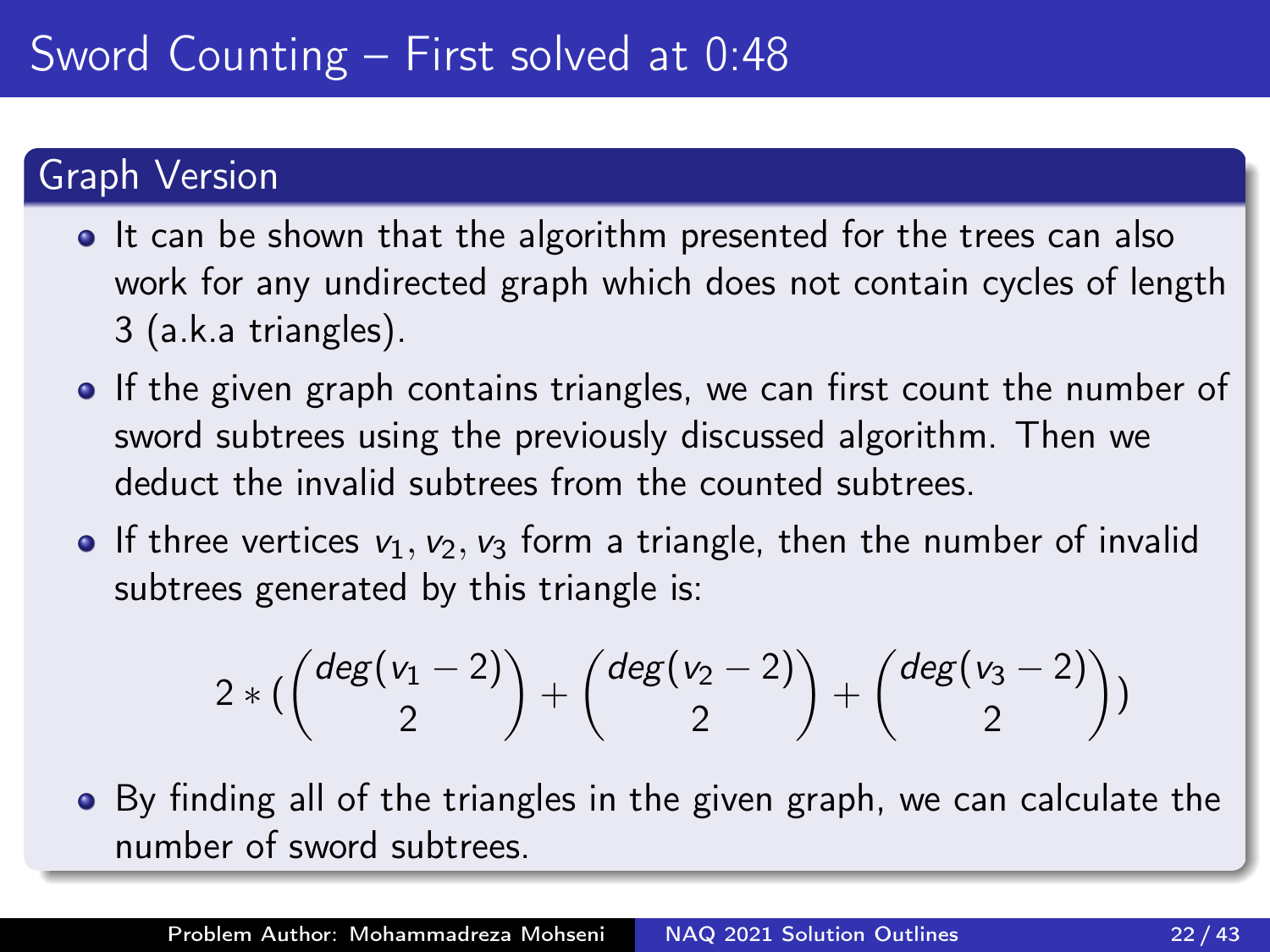# Sword Counting – First solved at 0:48

# Some Observations

- We call a vertex  $u$  heavy if  $\mathit{degree}(u) \geq \sqrt{|V|}$ . Otherwise we call it a light vertex.
- The number of heavy vertices in a graph is  $O(\sqrt{|E|}).$

## Graph Version

- Each triangle either contains no light vertex or it contains at least one light vertex.
- In order to detect all triangles with no light vertices: Choose any 3 combinations of heavy nodes.  $O(|V|\sqrt{|V|})$
- In order to detect all triangles with at least one light vertex: Fix the light vertex, then iterate over all pairs of its neighbors. $O(|V|\sqrt{|V|})$
- Connectivity of two vertices can be checked in logarithmic time. √
- Overall time complexity: O((N N log N) where  $N = max(|V|, |E|)$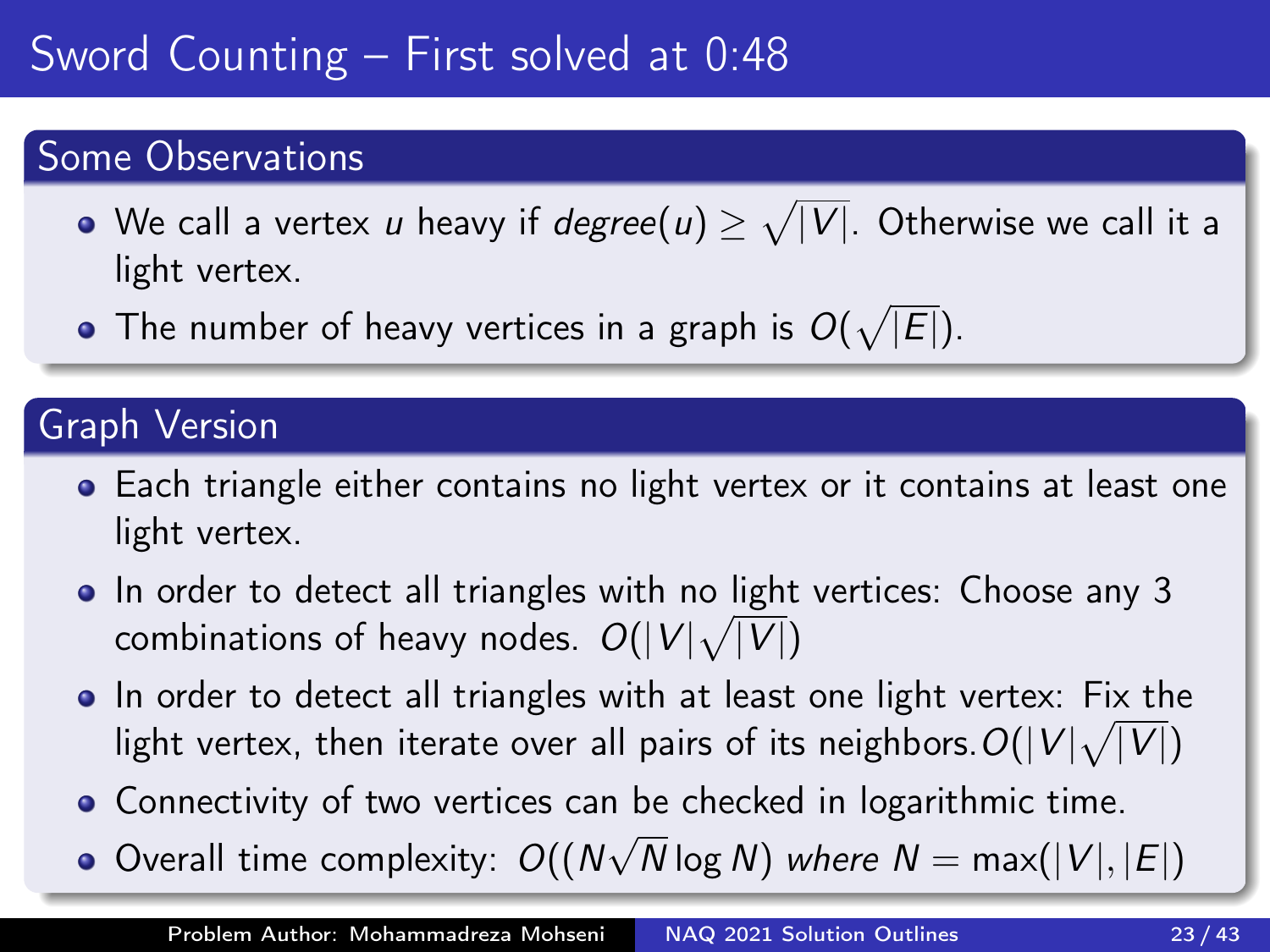Given a path of a starship (line segment) and set of asteroid directions (rays), determine if any asteroid could collide with the spaceship.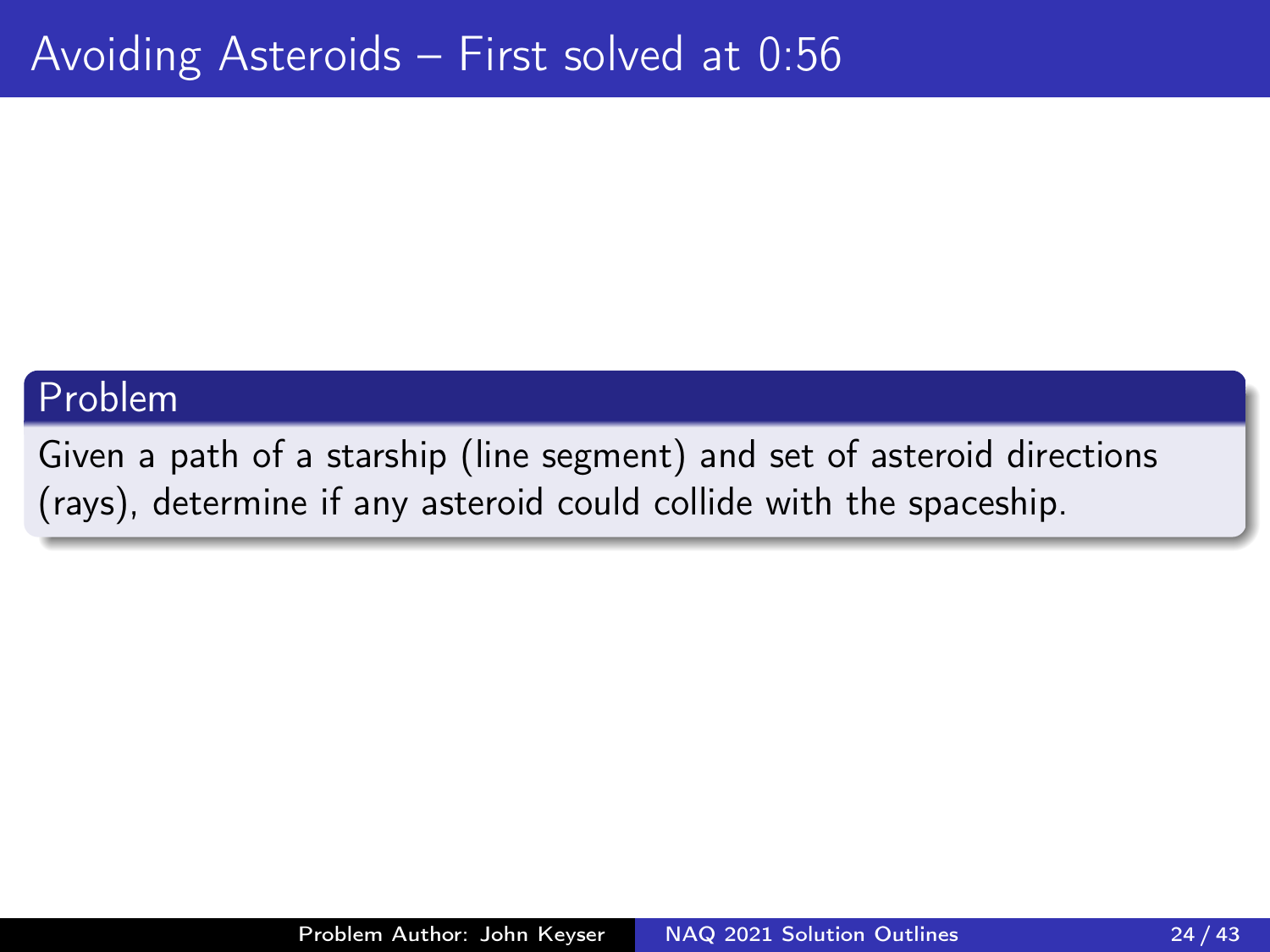# Key Insights

- The tests are conservative: testing whether you possibly could intersect, so use maximum bounds.
- Since you don't know how the asteroids will rotate, can treat them as spheres. Radius is maximum distance of a point on the convex hull to the center of mass.
- Asteroid danger paths are therefore semi-infinite cylinders, capped by a hemisphere.
- If an asteroid danger path overlaps with any part of the spaceshp path, there could be a collision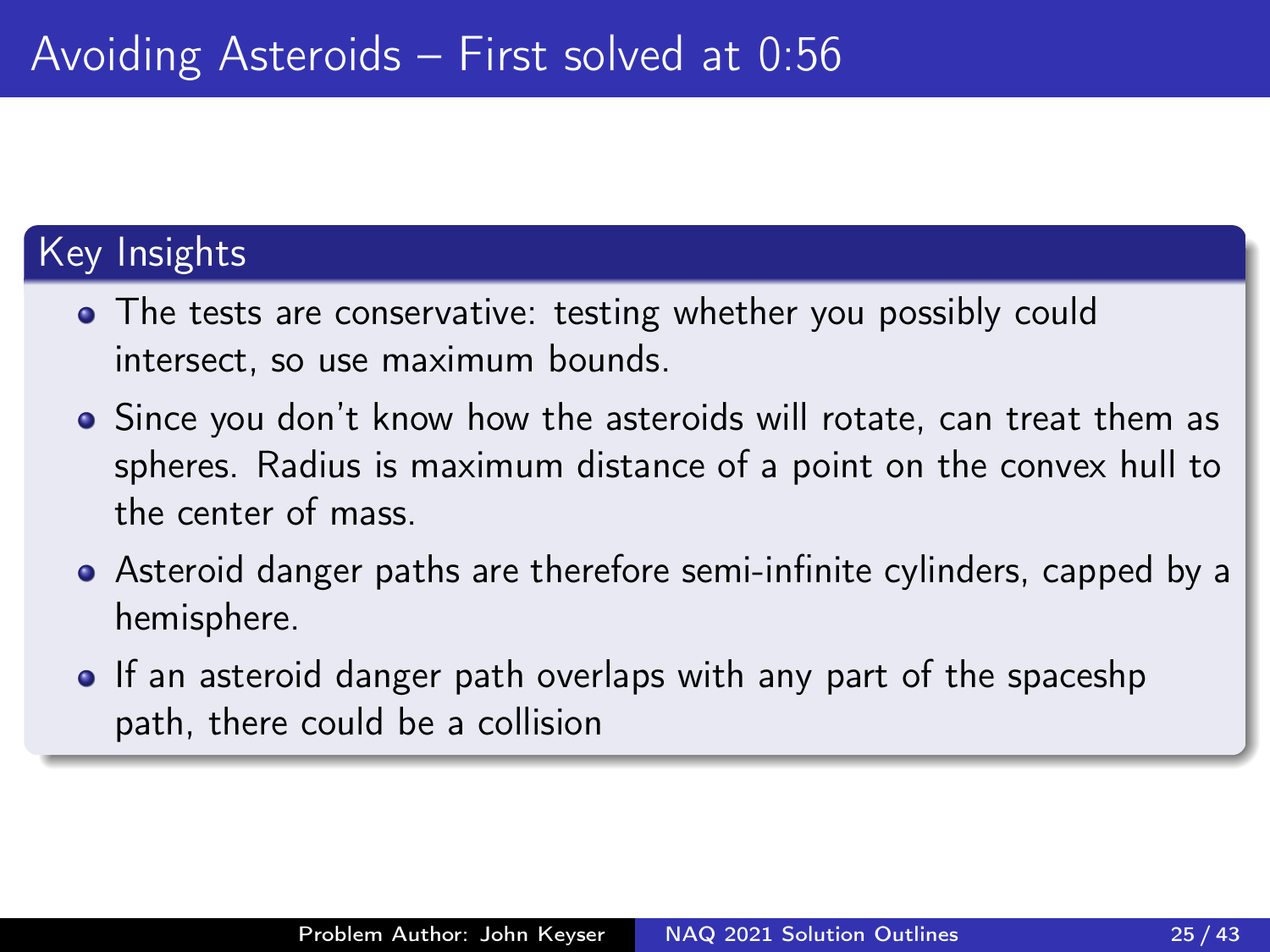### **Solution**

- Calculate the shortest distance from each asteroid path to the spaceship path
- If this distance is less than the asteroid radius, there could be a collision

#### Shortest Distance

- Could calculate shortest distance between infinite lines. Represent lines parametrically and find parameters of point of closest approach.
- Could also use a ternary search of the asteroid and spaceship paths to find the minimum distance between line segments (initializing asteroid path to a very long line segment that extends beyond the bounds).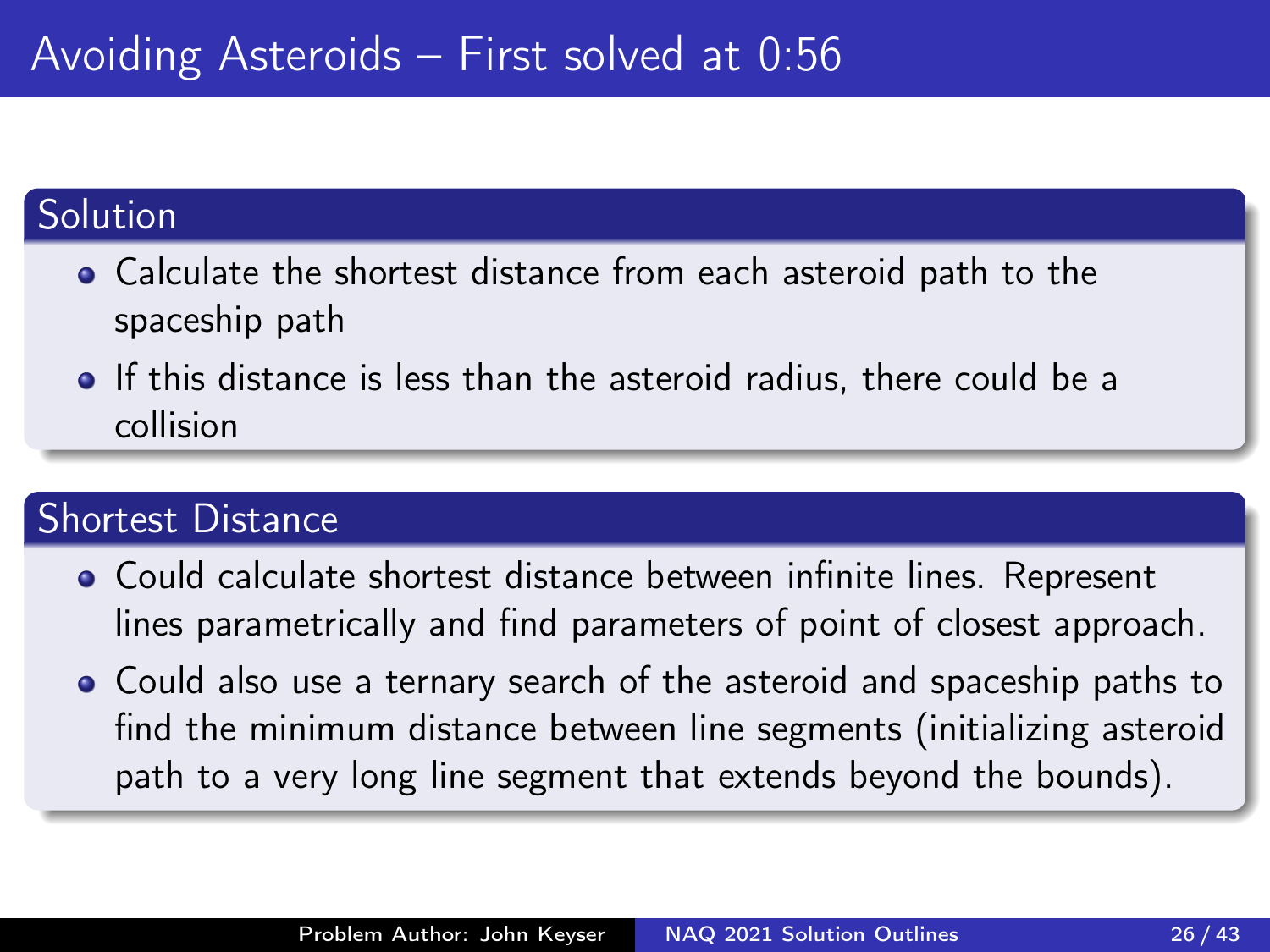## Special Cases to Handle

- Asteroid path and spaceship path are parallel
- Asteroid's initial posiiton could hit the spaceship
- Asteroid's path overlaps the line of the spaceship, but either before the starting point or after the base.
- Asteroid's closest point of approach to line of spaceship would not intersect spaceship (e.g. it is behind the spaceship), but the asteroid would hit it earlier in its path.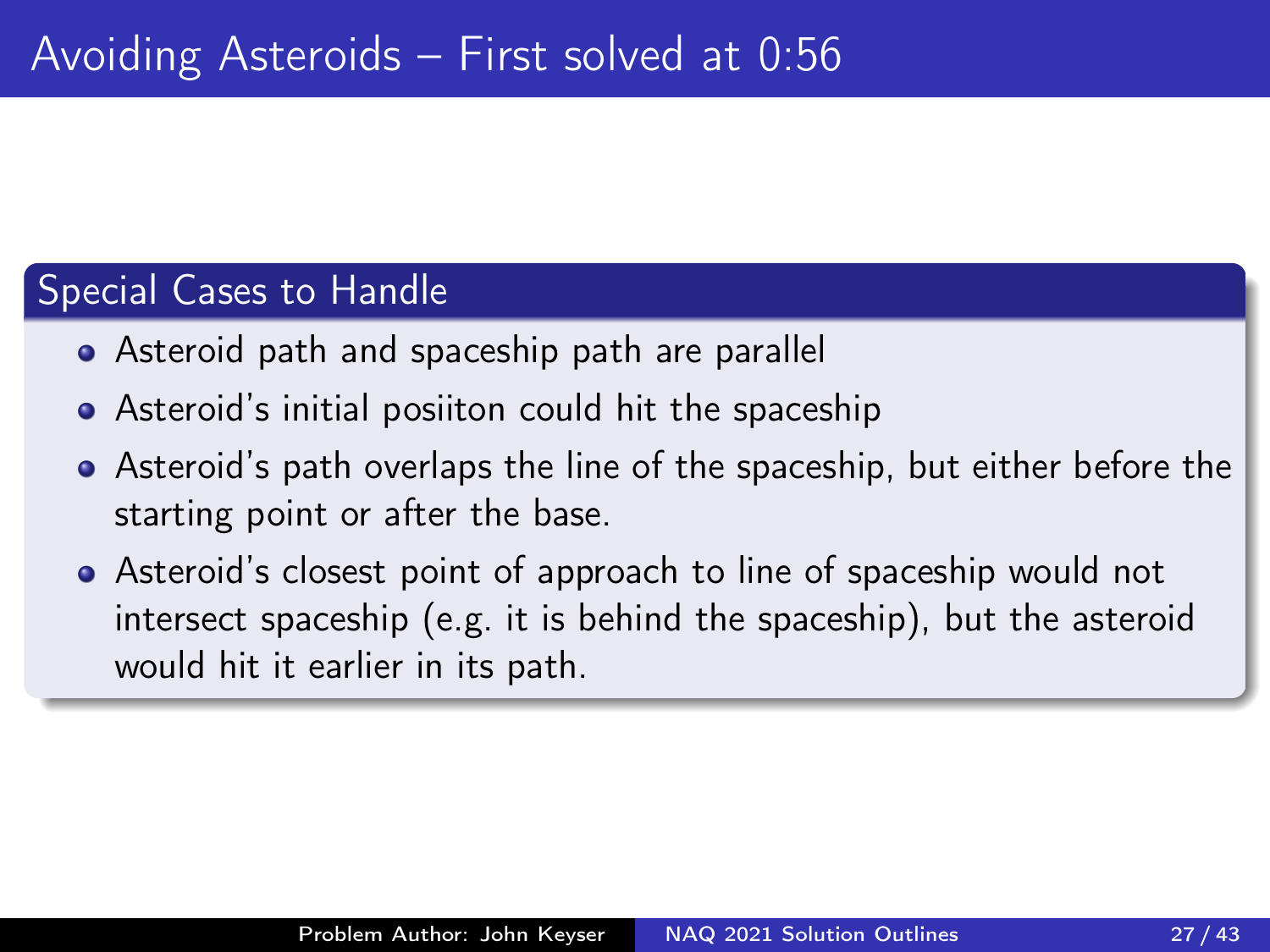- An "ilove" string is a sequence of 5 distinct (distinguishing between upper and lower case) characters that start as a vowel and alternate between vowels and consonants.
- The "loveliness" of a string is the number of subsequences that form a (not necessarily distinct) "ilove" string.
- Given a string of up to  $10^5$  characters determine the string's "loveliness" mod  $10^9 + 7$ .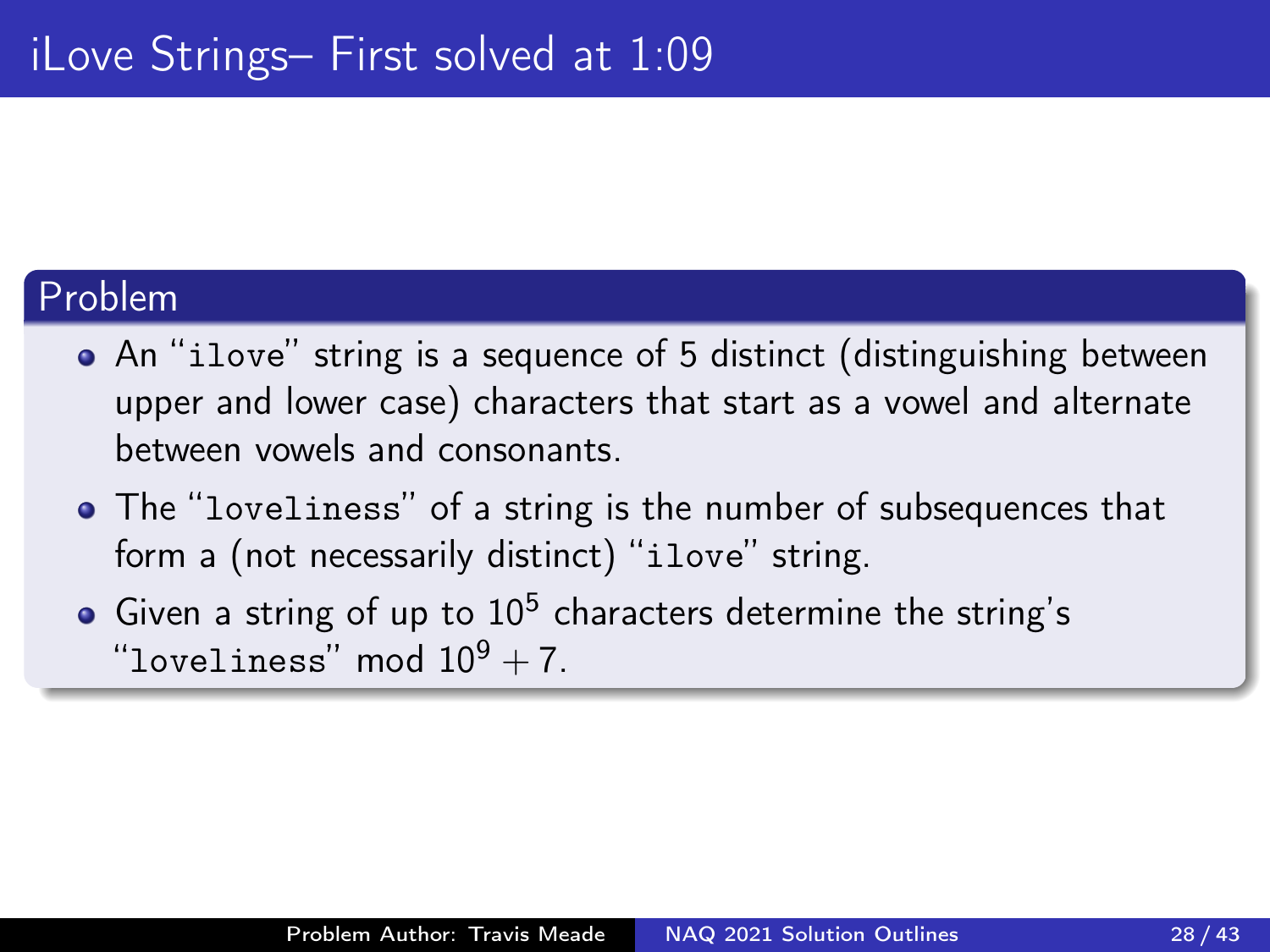- An "ilove" string is a sequence of 5 distinct (distinguishing between upper and lower case) characters that start as a vowel and alternate between vowels and consonants.
- The "loveliness" of a string is the number of subsequences that form a (not necessarily distinct) "ilove" string.
- Given a string of up to  $10^5$  characters determine the string's "loveliness" under mod  $10^9 + 7$ .

# Naïve Approach

- 5 nested loops could be used to try all possible subsequences.
- A counter could be incremented everytime an "ilove" sequence is found.
- It would take  $\mathcal{O}(|S|^5)$  time, which would be too slow.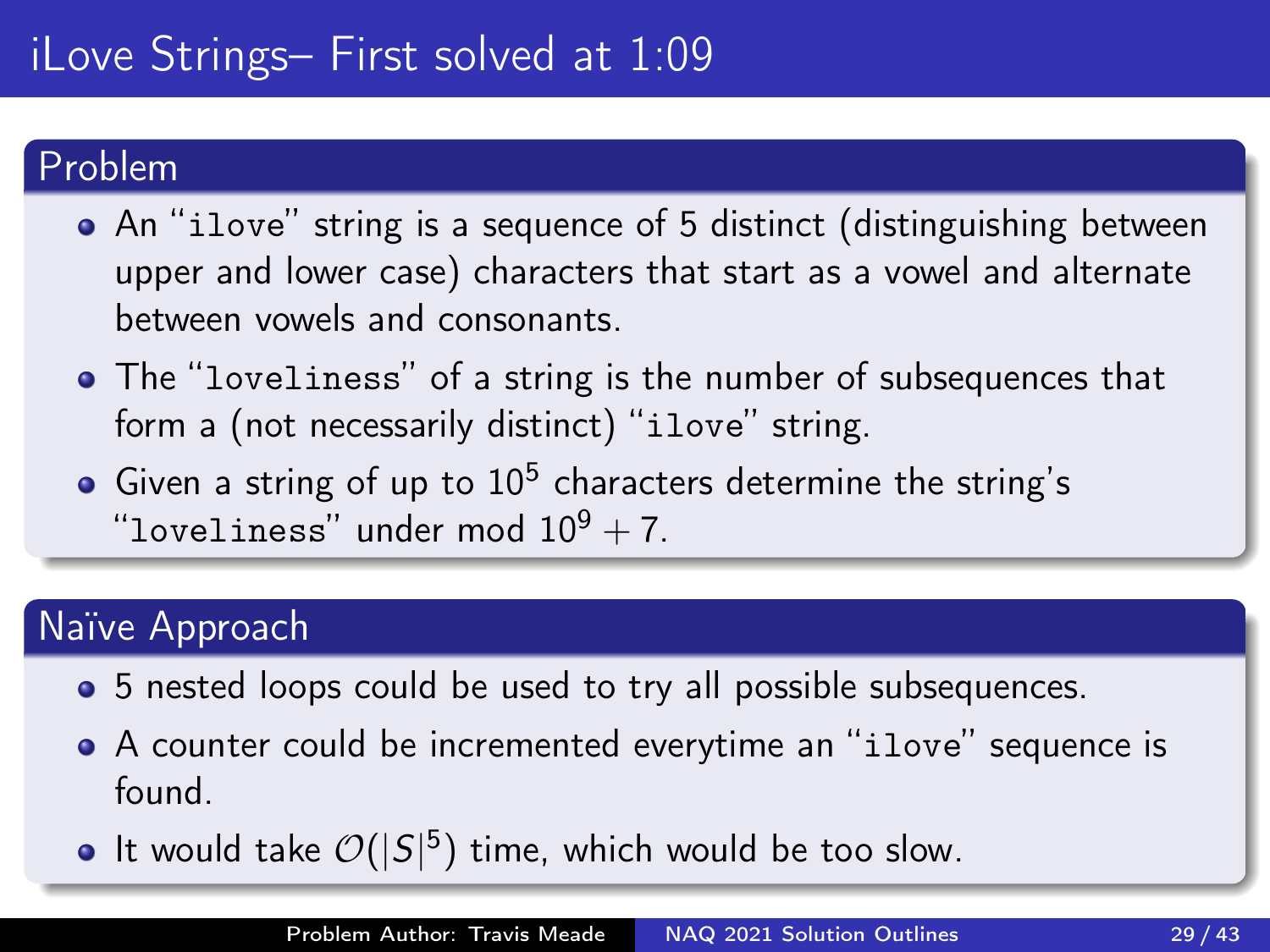# DP Approach 1

- Build the string from some prefix subsequence.
- Keep track of which letters have been used and position in S.
- Try all possible next letters, and skip, if prefix is invalid.
- It would take  $\mathcal{O}(|S|^2|\Sigma |V|^2|V|^2)$  time, where  $\Sigma$  is the set of letters, and V is the set of vowels. This is still too slow.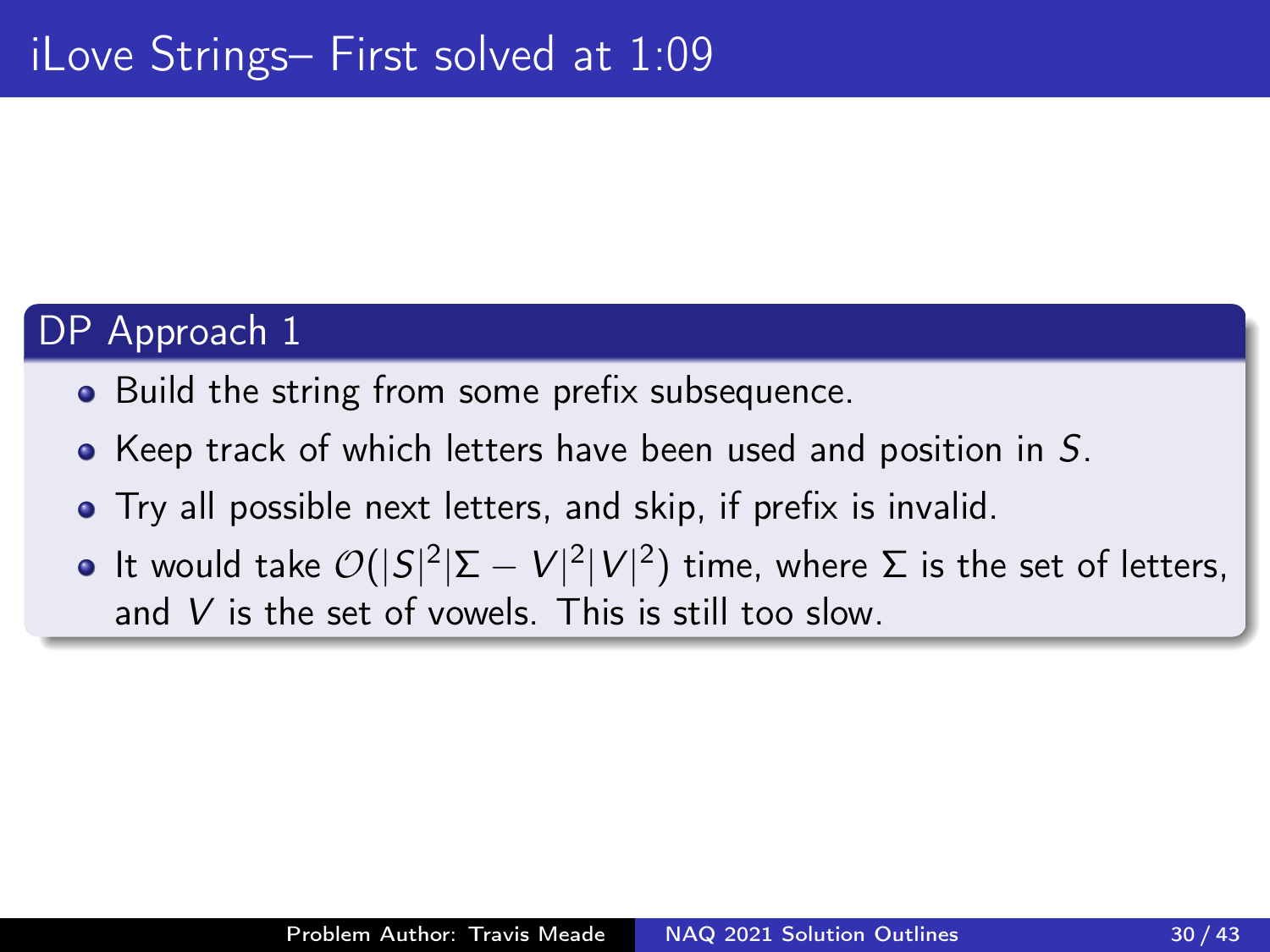# DP Approach 2

- A DP table can be kept that stores the counts of the used letters of prefix subsequences.
- $\bullet$  For each letter in S we update the table counts and the answer if applicable.
- It would take  $\mathcal{O}(|S||\Sigma V|^2 |V|^2)$  time, where V is the set of vowels, which is very close to the correct runtime, but still a little bit too slow.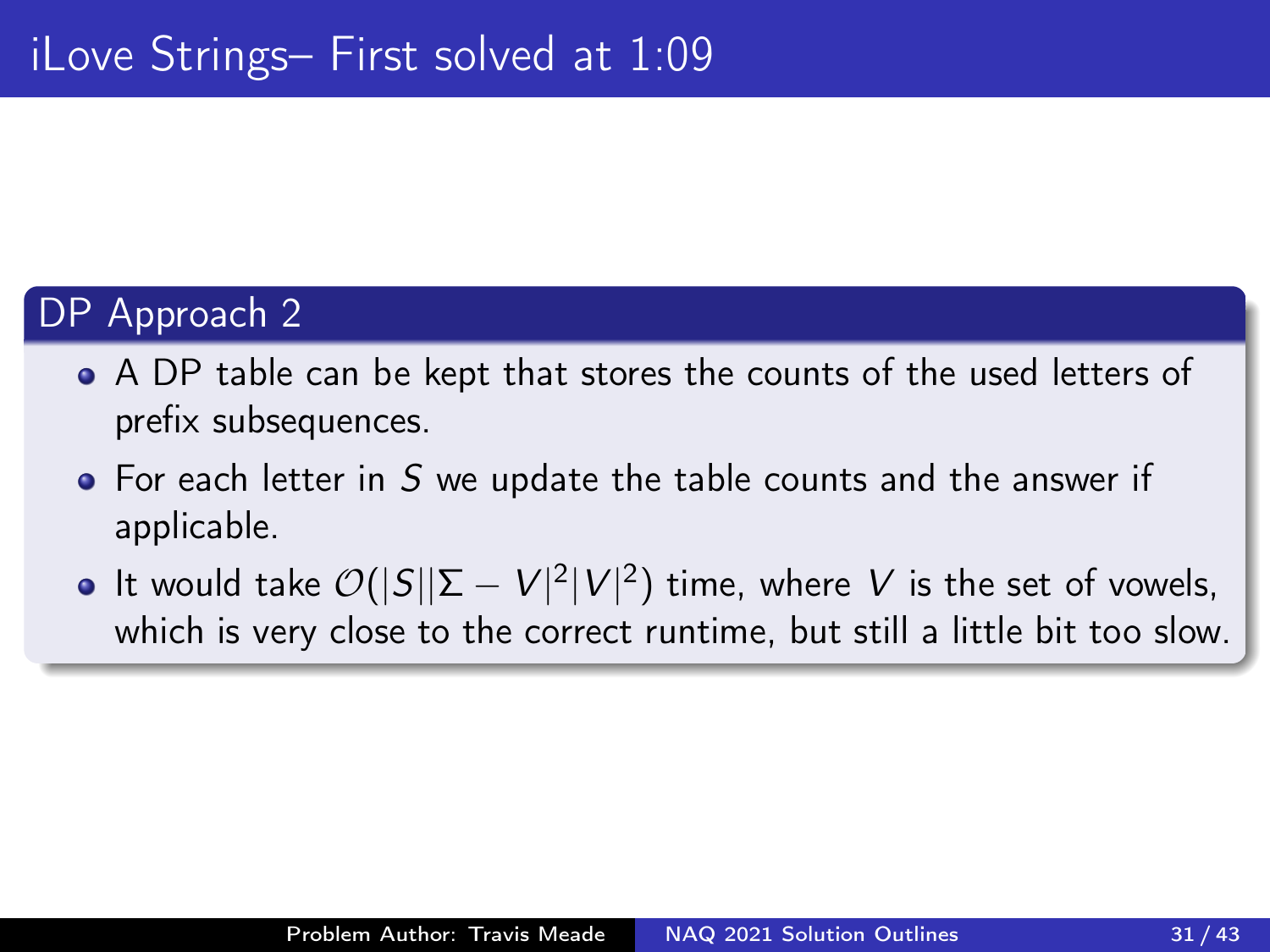# iLove Strings– First solved at 1:09

# DP Optimizations

- A meet in the middle approach can be used.
- Two passes one forwards and one backwards build up a prefix and suffix subsequence.
- One pass will build up 3 letters and the other will build up 2 letters.
- One table can use inclusion exclusion to quickly sum the valid spots.
- This would take  $\mathcal{O}(|S||\Sigma V||V|)$  time, which is the intended runtime.

## Beware of Memory Consumption

Using too much memory can cause TLEs. To avoid this once the final table of the first pass is constructed the table can be modified to previous states when passing through S in the opposite direction.  $\mathcal{O}(|S| + |\Sigma - V||V|)$ memory should be used.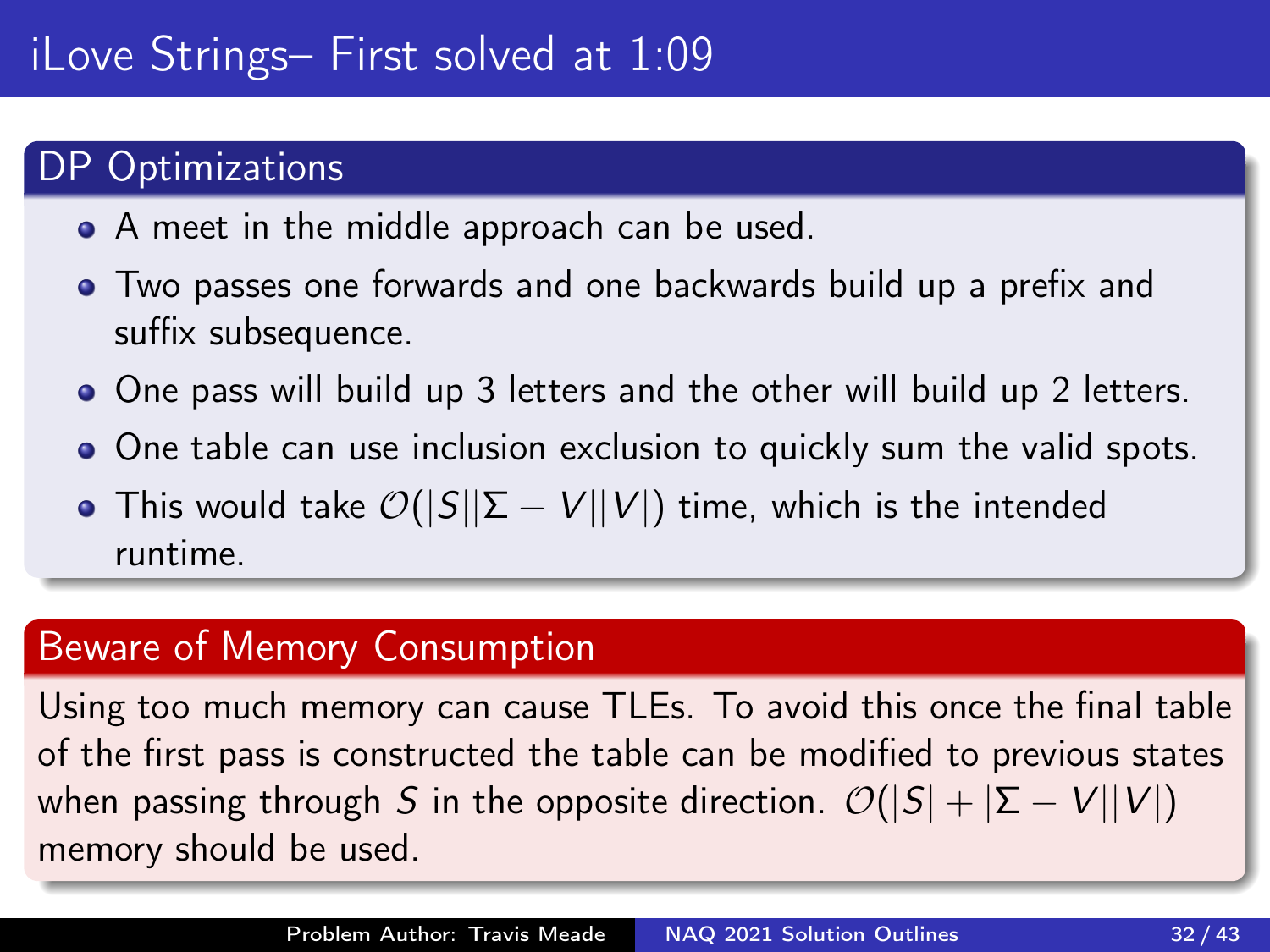Given a set of equations involving only products/quotients, determine if any variable must be equal to 1.

## Key Ideas

- **1** Take the logarithm of all equations to turn them into a system of linear equations
- <sup>2</sup> Put the system of equations into row-reduced echelon form (RREF)
- **3** Reformulate the problem statement as a condition on the pattern of zeros and nonzeros in the RREF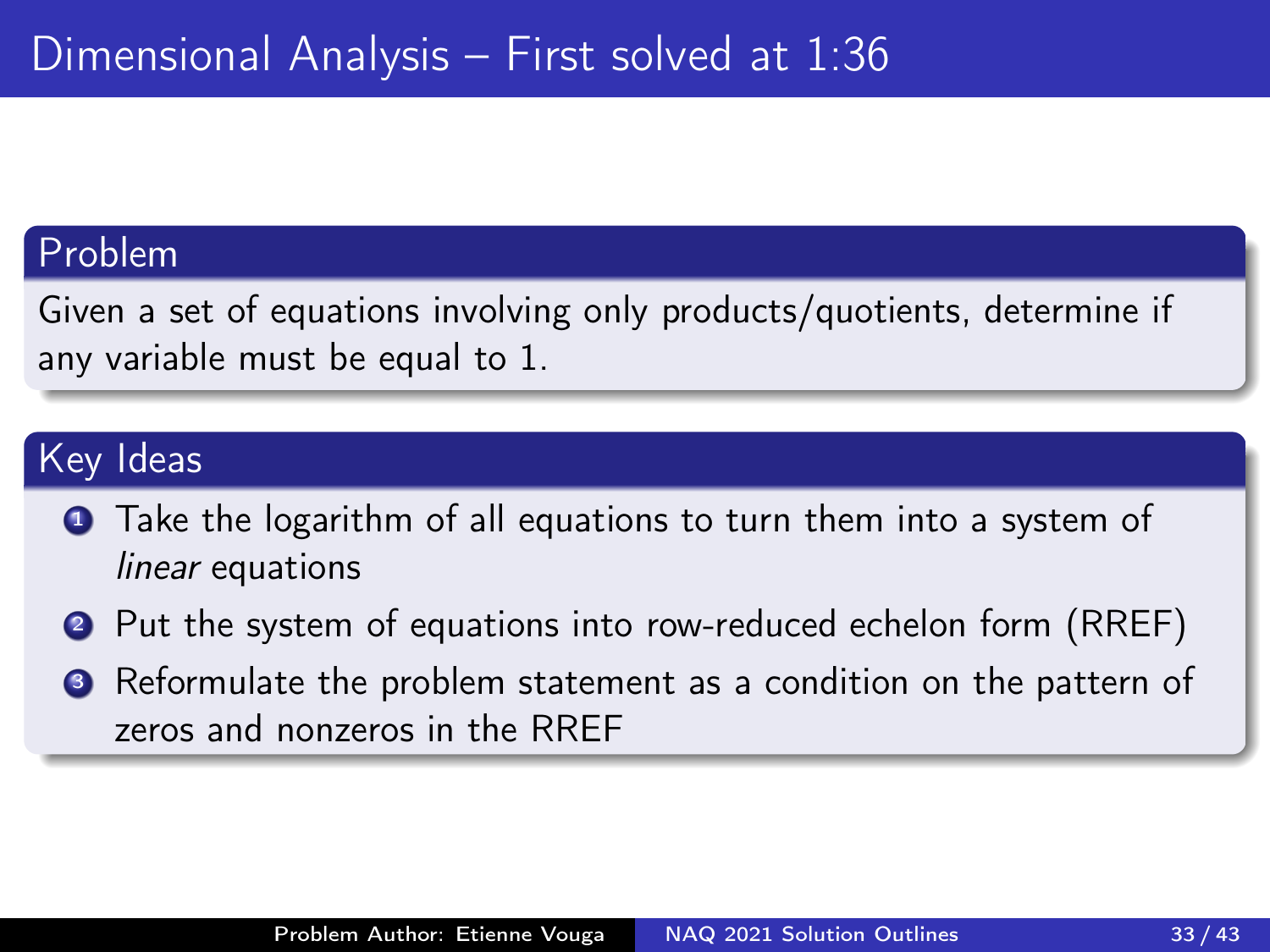# Dimensional Analysis – First solved at 1:36

#### Conversion to Linear Equations

Every input can be converted into a homogeneous linear equation  $Ax = 0$ , where x contains logarithms of the physical quantities:

#### Example

$$
F \cdot B = X \qquad \Rightarrow \qquad \log F + \log B = \log X
$$

$$
F = X \cdot B \qquad \qquad \log F = \log X + \log B
$$

or in matrix form,

$$
\left[\begin{array}{rr} 1 & 1 & -1 \\ 1 & -1 & -1 \end{array}\right] \left[\begin{array}{c} \log F \\ \log B \\ \log X \end{array}\right] = 0
$$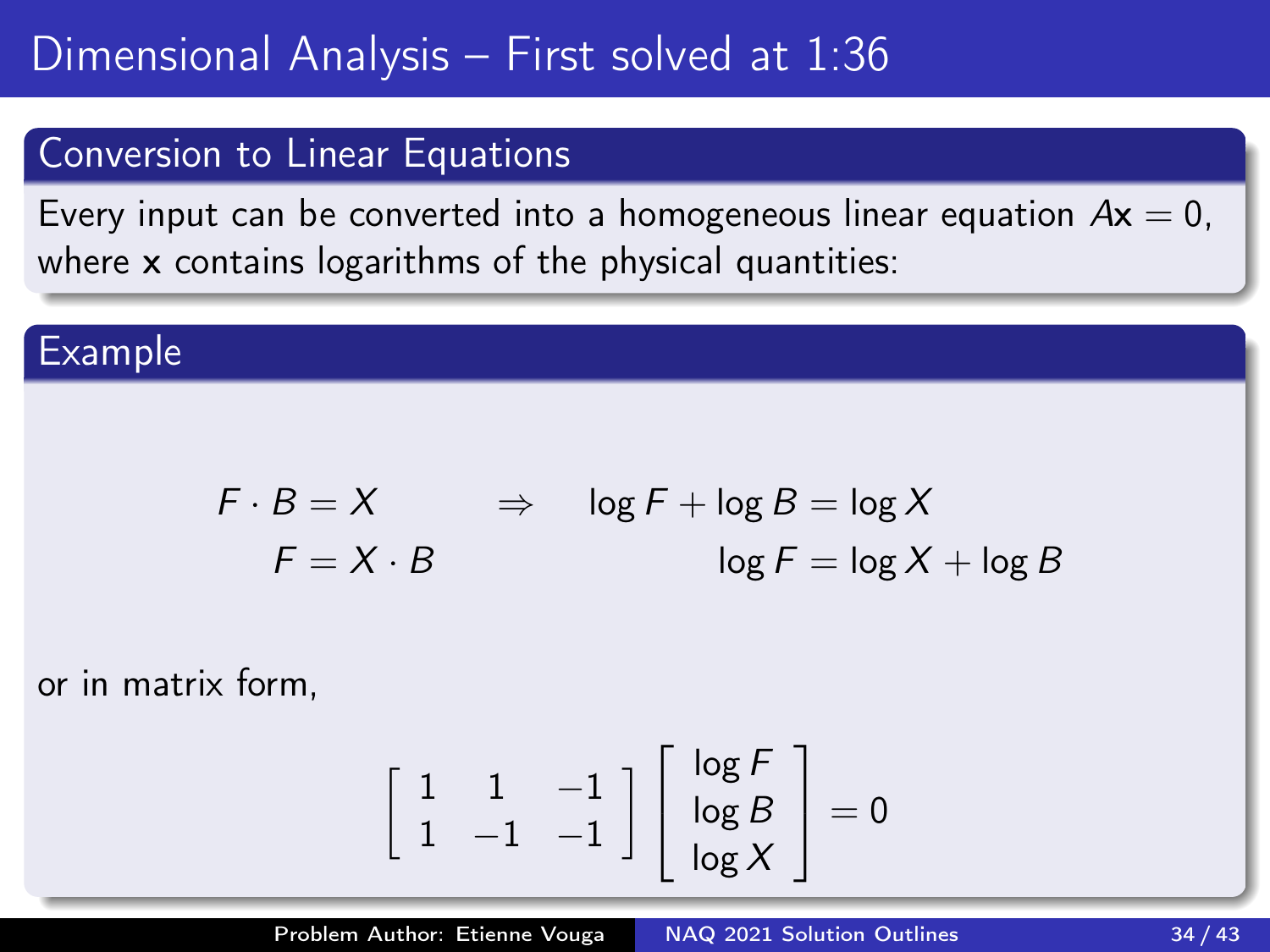# Dimensional Analysis – First solved at 1:36

# Reducing the Matrix

Put the matrix A in row-reduced echelon form. For example:

$$
\left[\begin{array}{rrr}1 & 1 & -1 \\1 & -1 & -1\end{array}\right]\Rightarrow \left[\begin{array}{rrr}1 & 0 & -1 \\0 & 1 & 0\end{array}\right]
$$

## Analysis

- If a row contains exactly one nonzero (which must be a 1 in some column  $i$ ), we have proved that log  $X_{i}=0$  for the  $i$ th quantity  $X_{i\cdot}$  . So  $X_i = 1$  and equations are invalid.
- Converse is also true: if some algebraic manipulations can prove  $X_i = 1$ , then some sequence of row operations result in a row that encodes  $log X_i = 0$ . So: if no row contains exactly one nonzero, no quantities can be isolated from the others, and original equations are valid.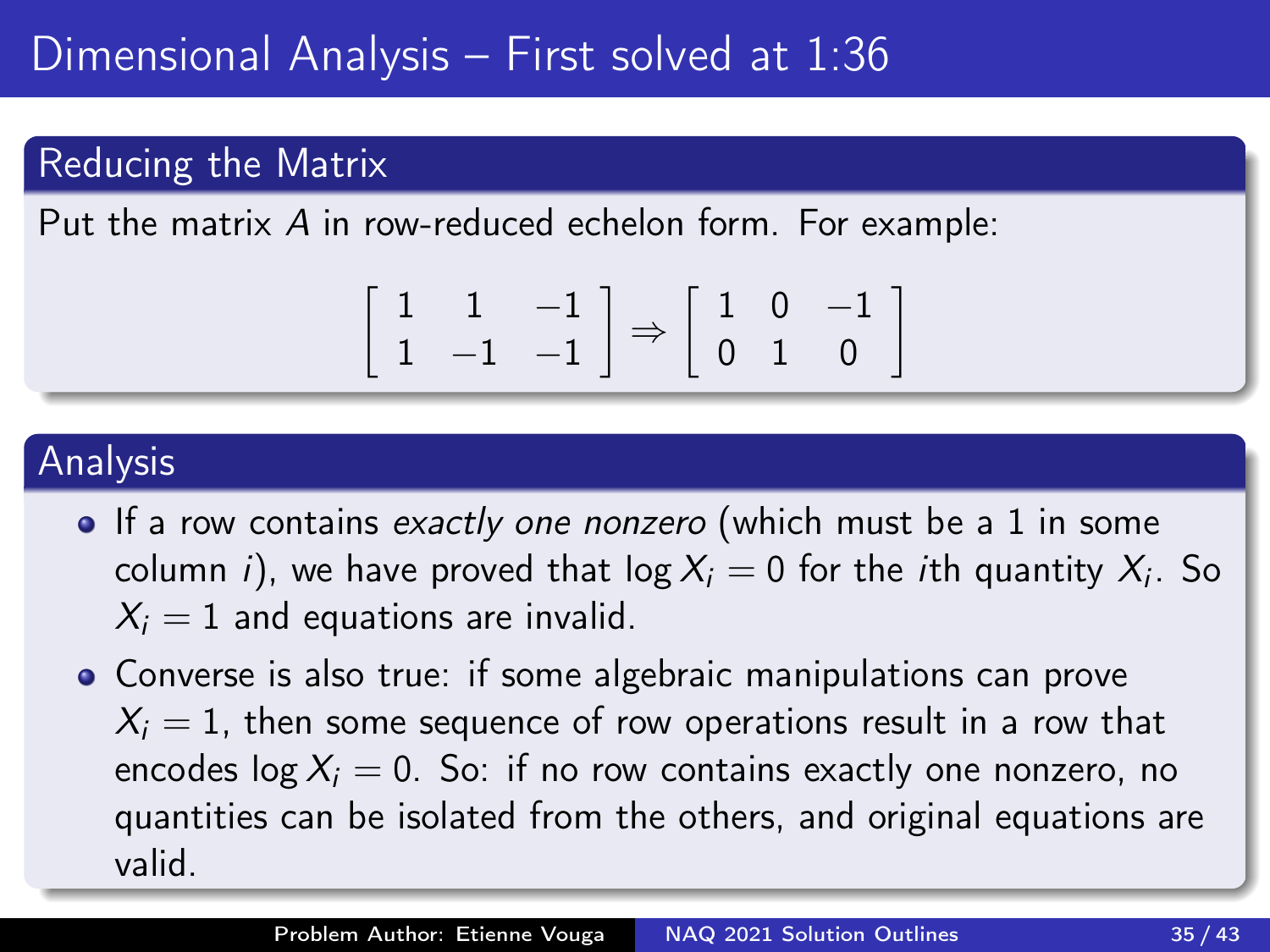#### Implementation Issue

Naive Guassian elimination over  $\mathbb R$  can result in precision issues. (For some test cases, entries in the RREF matrix can become as small as  $2^{-100}$ ).

## **Solutions**

- **•** Perform exact Gaussian elimination over  $\mathbb{Q}$
- <sup>2</sup> Use a probabilistic approach: do Gaussian elimination modulo several large random primes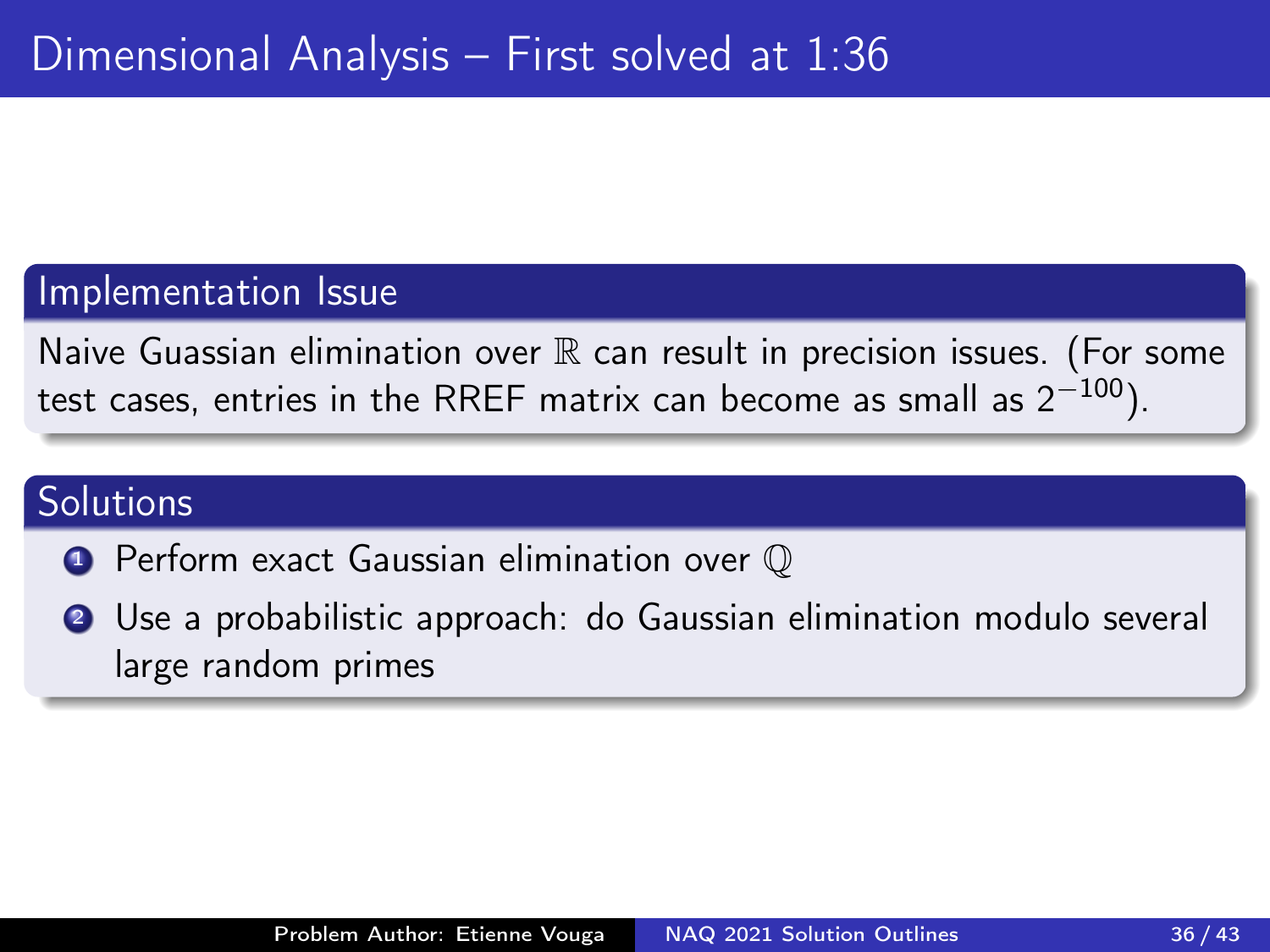## Rational Gaussian Elimination

- Can prove: the entries that appear during Gaussian elimination are always the ratio of two different minors of the original matrix
- **•** If kept in lowest terms, entries during Gaussian elimination are thus fractions  $\frac{a}{b}$  where a, b have at most  $\sim$  400 digits.
- Implement Gaussian elimination using BigInteger fractions (in Python or Java ideally)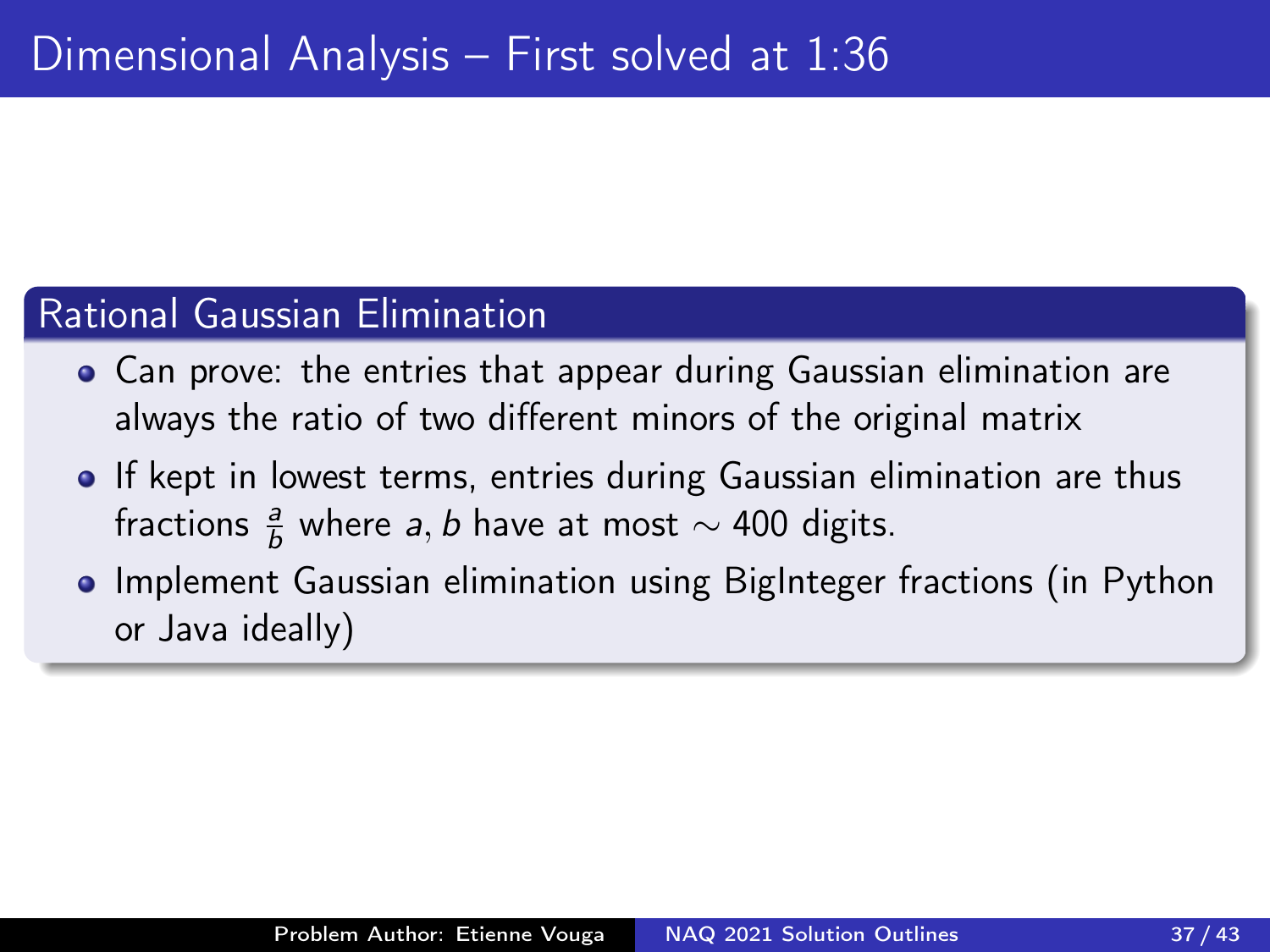## Probabilistic Approach

- $\bullet$  Solving the problem modulo a prime p gives the correct answer if none of the matrix minors are divisible by p
- $\bullet$  Try multiple large primes p and vote to get the right answer with high probability
- Alternatively, can deterministically get right answer by trying with primes  $p_1, \ldots, p_k$  with  $p_1 \cdot p_2 \cdots p_k > \det A$ , and carefully tracking which quantities each prime certifies *cannot* be equal to 1.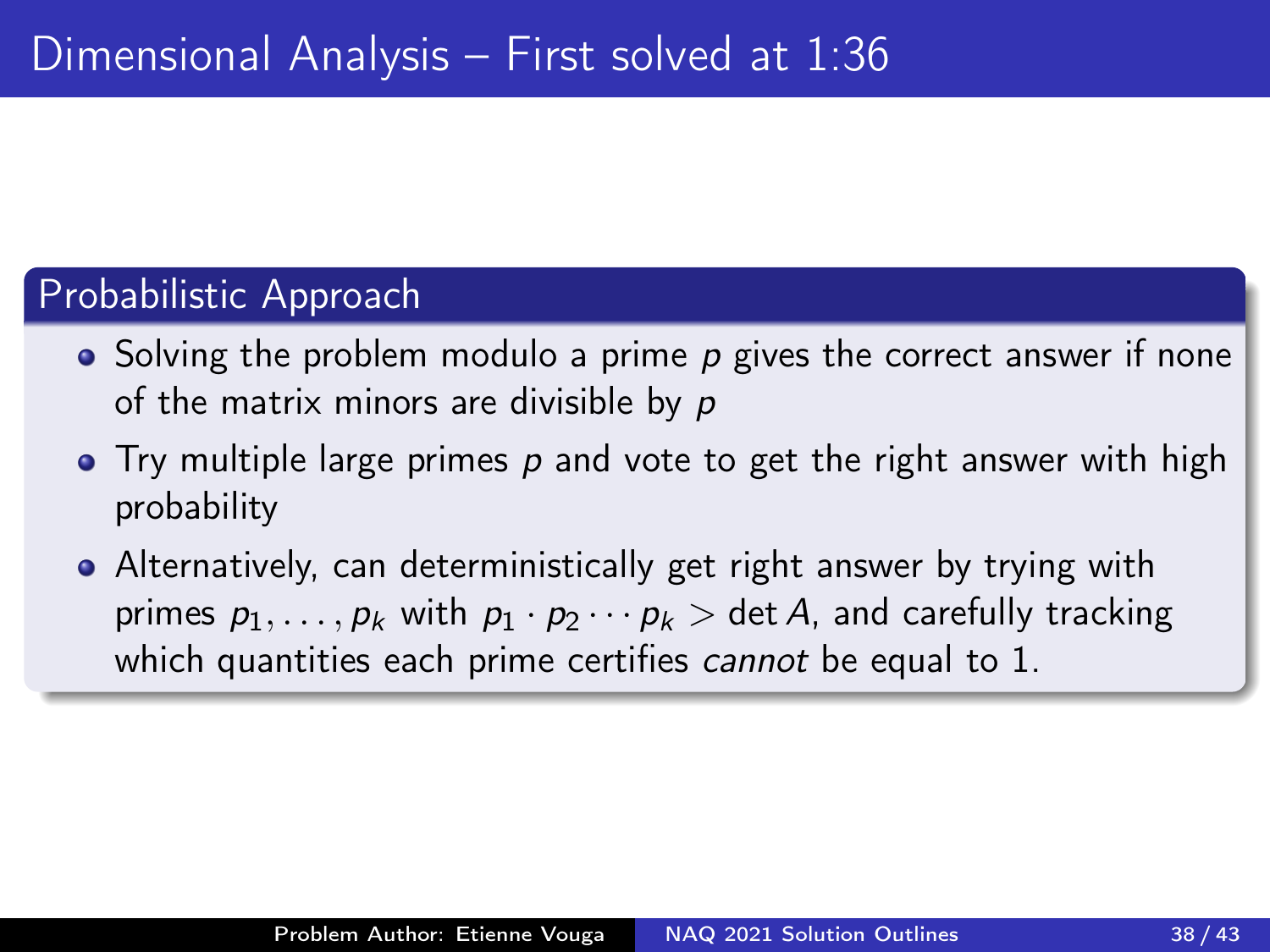Given a list of regions describing overlapping intervals, find non-degenerate placement of those intervals.

# Key Idea

Non-degeneracy condition allows a greedy algorithm. Split the regions into connected components, and build each component by placing intervals from left to right.

## Alternate Solution

PQ-tree data structure can be used to solve many overlapping-interval problems, and can solve this problem too. But complicated to implement.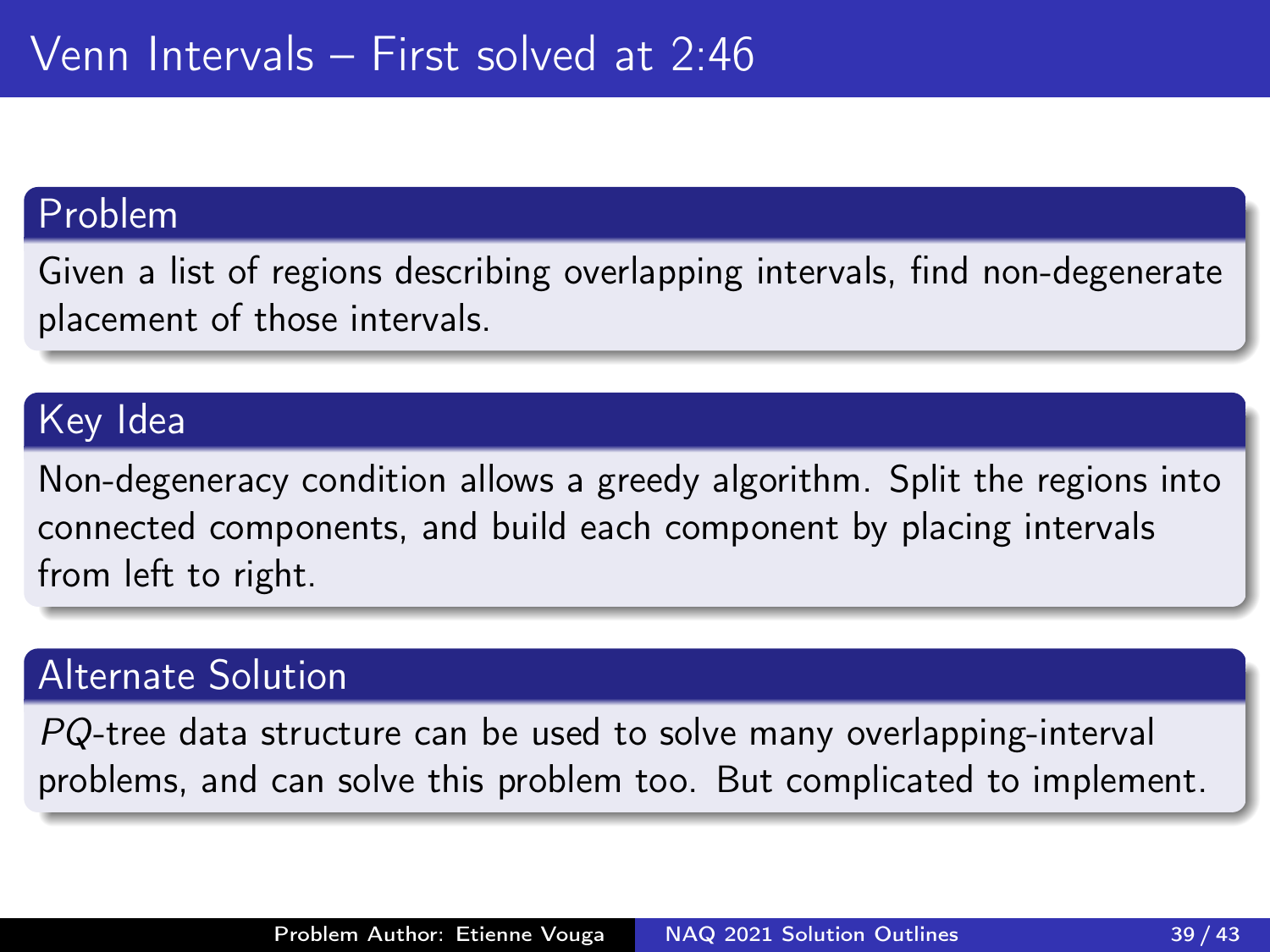# Venn Intervals – First solved at 2:46



## Some Consequence of Non-Degeneracy

- No two intervals can start at the same place, or end at the same place
- Scanning the number line from left to right: each region is one "edit" distance" away from its next and previous region
- If we know the region at the beginning of an interval, we can uniquely determine the sequence of other regions containing that interval For example, after  $A \cap B$  must come A, become no other region contains both A and B. After A must come C, because all remaining regions that contain A also contain C.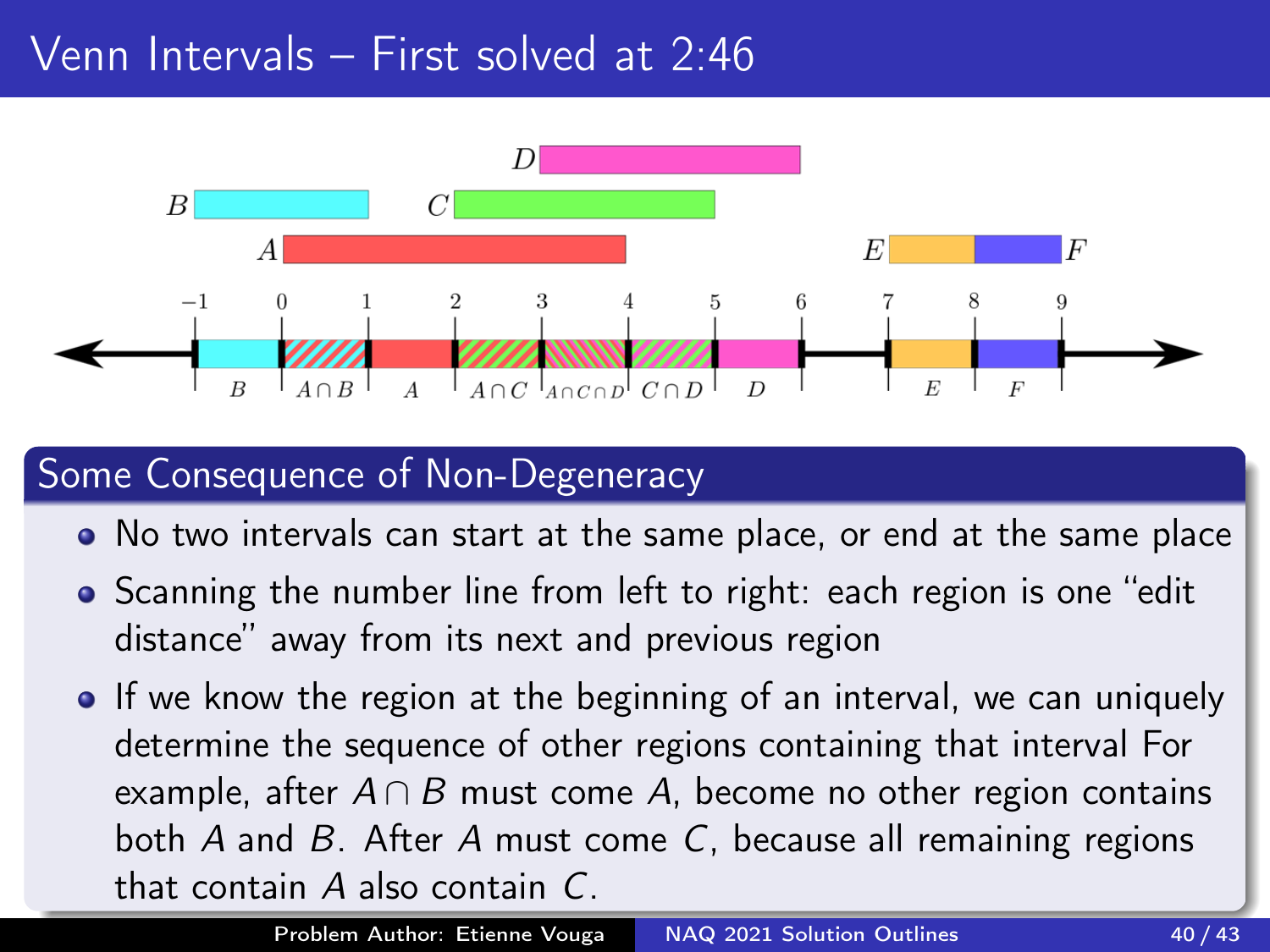# Venn Intervals – First solved at 2:46



### Connected Component Endpoints

If an interval  $I$  is the first in a connected component of regions:

- The lone interval I must be a region
- There must be a region  $I \cap J$  for at most one other interval J.

These two properties characterize the connected component endpoints.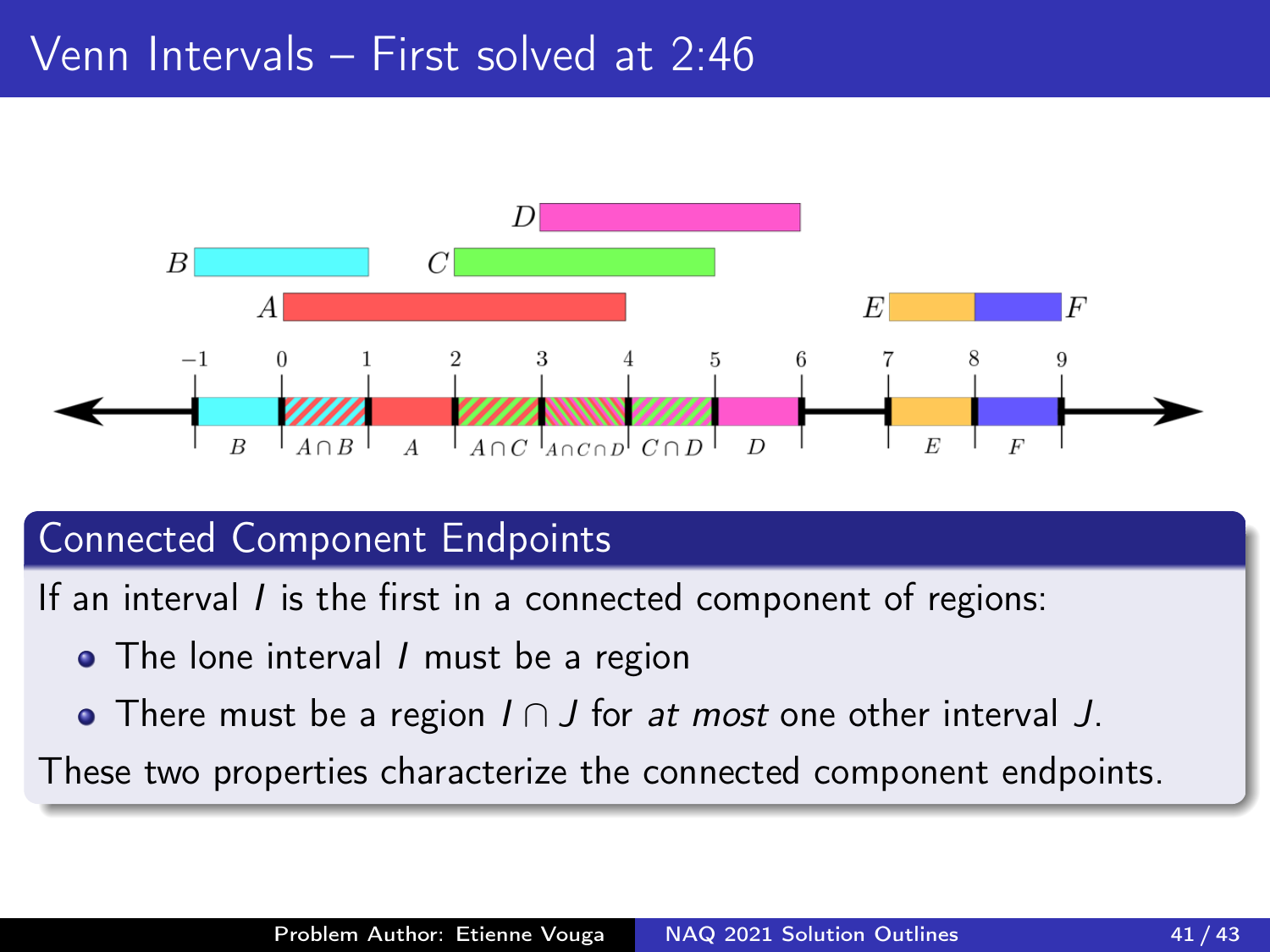# Greedy Algorithm

- **1** Set current-pos to be 0
- **2** Split regions into connected components
- **3** For each component, build the intervals inside it:
	- **O** Find one endpoint (doesn't matter which): interval I where I is an input region and  $I \cap J$  is an input region for at most one J.
	- **2** Set current-region to be /
	- **3** While not done with the connected component:
		- **1** If current-region contains an interval that never appears in any remaining input region, remove that interval from current-region
		- <sup>2</sup> If current-region is an input region, remove it from the list of input regions and increment current-pos
		- **3** Otherwise, find any interval J so that current-region ∩J is an input region. Add J to current-region.
- **4** During the above, remember for each interval the current-pos when you open it and close it. Print these endpoints.